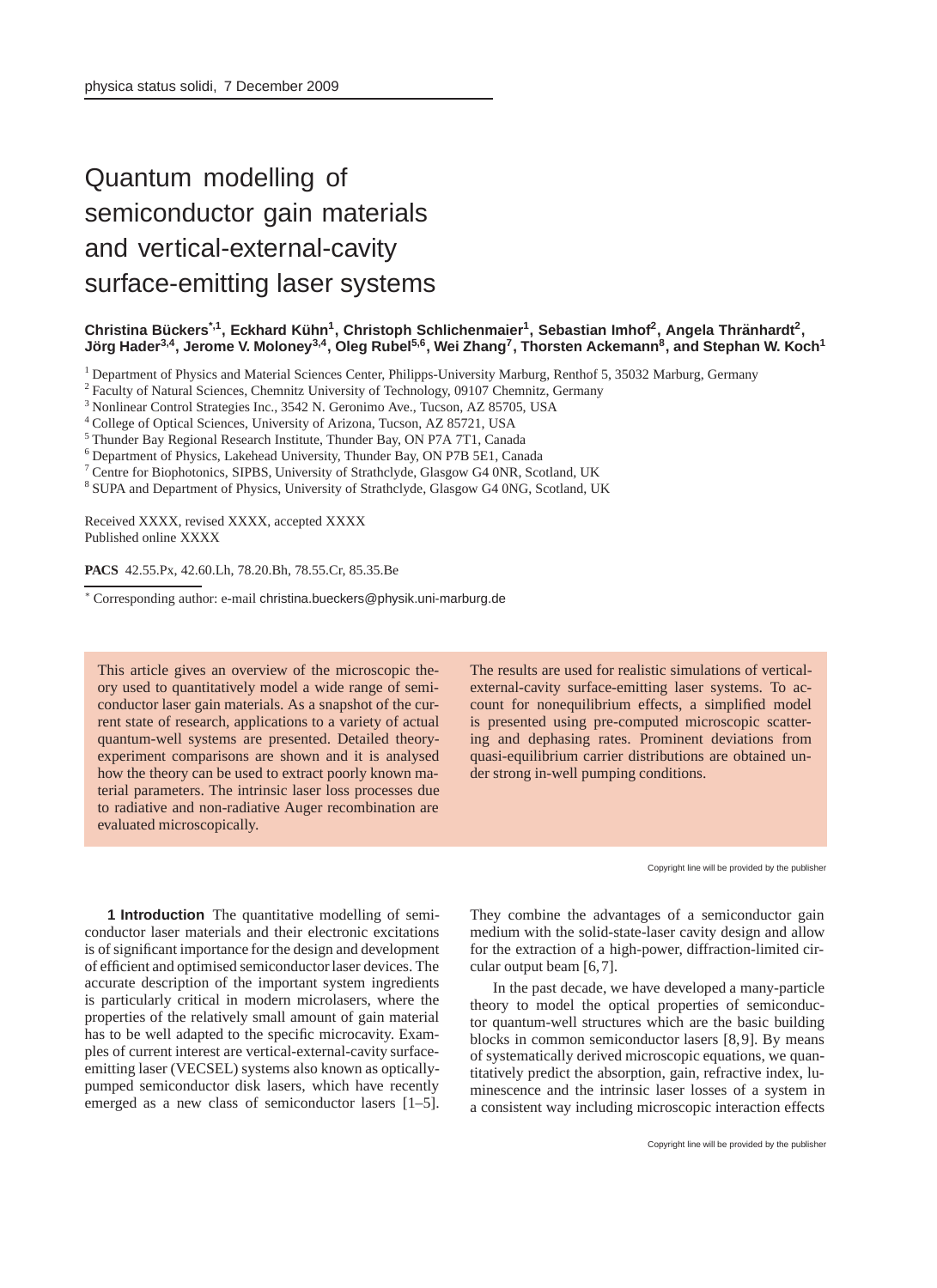explicitly. The predictive capability of our model has been validated by experiments for various material systems with emission wavelengths from the ultraviolet and visible to the near- and mid-infrared, see e.g. [10–12].

The microscopically calculated optical properties of semiconductor gain materials may be used to analyse and design laser devices. Especially, in microcavity lasers the proper description of the intricate interplay of the cavity and the optical response of the active layers is essential. Employing the microscopic approach, main characteristics of the laser device such as emission wavelength, threshold behaviour or input-output power characteristics can be evaluated.

This article reviews the application of the microscopic model to a wide range of material systems used in VEC-SEL and other laser systems. After our theoretical approach is briefly introduced (Section 2), we discuss some of the relevant properties of an (AlGaIn)As-based VEC-SEL system in Section 3. Emphasis is placed on the analysis of the lasing performance and in particular, the potential and limitations of optical in-well pumping are assessed. In Section 4 the laser gain and loss properties of the (AlGaInAs)(AsSb)-based material family are investigated and the application potential of various designs is explored. Section 5 addresses the characterisation, the lasing properties and disorder effects in the dilute nitride (GaIn)(NAs)-based material system. Furthermore, the suitability of our approach to extract critical structural parameters through the analysis of spectroscopic measurements is demonstrated in Section 6 for a Ga(AsSb)-based system. Finally, nonequilibrium effects are discussed in Section 7 highlighting the impact of the pumping concept on the performance of VECSEL systems.

**2 Theoretical approach** Semiconductor laser devices are critically influenced by the optical response of the gain material so that any quantitative model requires a consistent quantum mechanical theory. For this purpose, we have developed a microscopic model enabling us to simulate the relevant electro-optical properties of semiconductor heterostructures in a consistent way. As the central part, the many-particle interactions are calculated explicitly. Only the structural layout and material constants are needed as input, and we do not have to resort to phenomenological parameters such as dephasing and scattering rates, linewidth enhancement factors and the like.

The starting point of our approach is the calculation of the single-particle bandstructure and the corresponding Coulomb and dipole matrix elements. These are used as input for the microscopic determination of the absorption/gain, the photoluminescence, and the intrinsic laser loss processes. While absorption and photoluminescence investigations allow for an accurate characterisation of semiconductor heterostructures, the laser gain and loss properties are relevant ingredients for the final performance of the laser device.

single-particle eigenenergies and eigenstates in a semiconductor heterostructure, we apply **k**·**p**-theory which is based on a perturbation method [13]. If we consider III-V semiconductors such as (AlGaIn)As- or (AlGaIn)(AsSb)based materials, the eigenstates of the quantum well may be developed in split-off, heavy hole, light hole and electronic contributions, each spin degenerated. In this manner, the band structure information is contained in an 8×8 matrix, the so-called Luttinger matrix. However, for dilute nitride (GaIn)(NAs)-based structures the matrix has to be extended to a  $10\times10$  matrix (Section 5). The required material parameters for the bandstructure calculation are taken from the literature [14,15]. Finally, from the singleparticle wavefunctions, we determine the optical dipole and Coulomb matrix elements needed for the microscopic computations.

**2.1 Bandstructure** For the computation of the

**2.2 Absorption and laser gain** In order to compute the absorption/gain, the semiconductor Bloch equations are solved in second Born-Markov approximation [16]. The equations describe the dynamics of the microscopic polarisations, i.e. the interband coherence at a certain momentum, which couple to carrier densities present in the system. In most of our applications, the carriers can be assumed to be in quasi-equilibrium and thus in a Fermi-Dirac distribution. However, the general approach also allows us to study the impact of nonequilibrium situations which are addressed in Section 7. Summing up the microscopic quantities yields the macroscopic polarisation which gives the linear response of the material system to a light field.

In this manner, the refractive index change as well as the absorption/gain spectrum of a quantum well can be deduced. Since we calculate the many-particle correlations explicitly in second Born-Markov approximation, the homogeneous linewidth of the optical spectra is determined by quantum mechanical scattering equations including temperature, density, and spectral dependencies in a consistent way. Thus, phenomenological dephasing parameters are not required and unphysical features such as absorption below the band gap, wrong amplitudes and incorrect line shapes are avoided [17]. Our microscopic approach has proven to realistically simulate the optical properties through many comparisons to experiments for a multitude of material systems, see e.g. [18].

In laser systems such as VECSEL devices the semiconductor quantum wells are usually embedded in a microcavity. In order take the dielectric environment into consideration, we employ the transfer matrix method which is a formalism accounting for the partial light reflectance and transmission through a structure containing several interfaces [19]. In the transfer matrix, we include the optical response of the active layers by adding the absorption/gain and the carrier-induced refractive index changes to the background refractive index of the quantum well layers.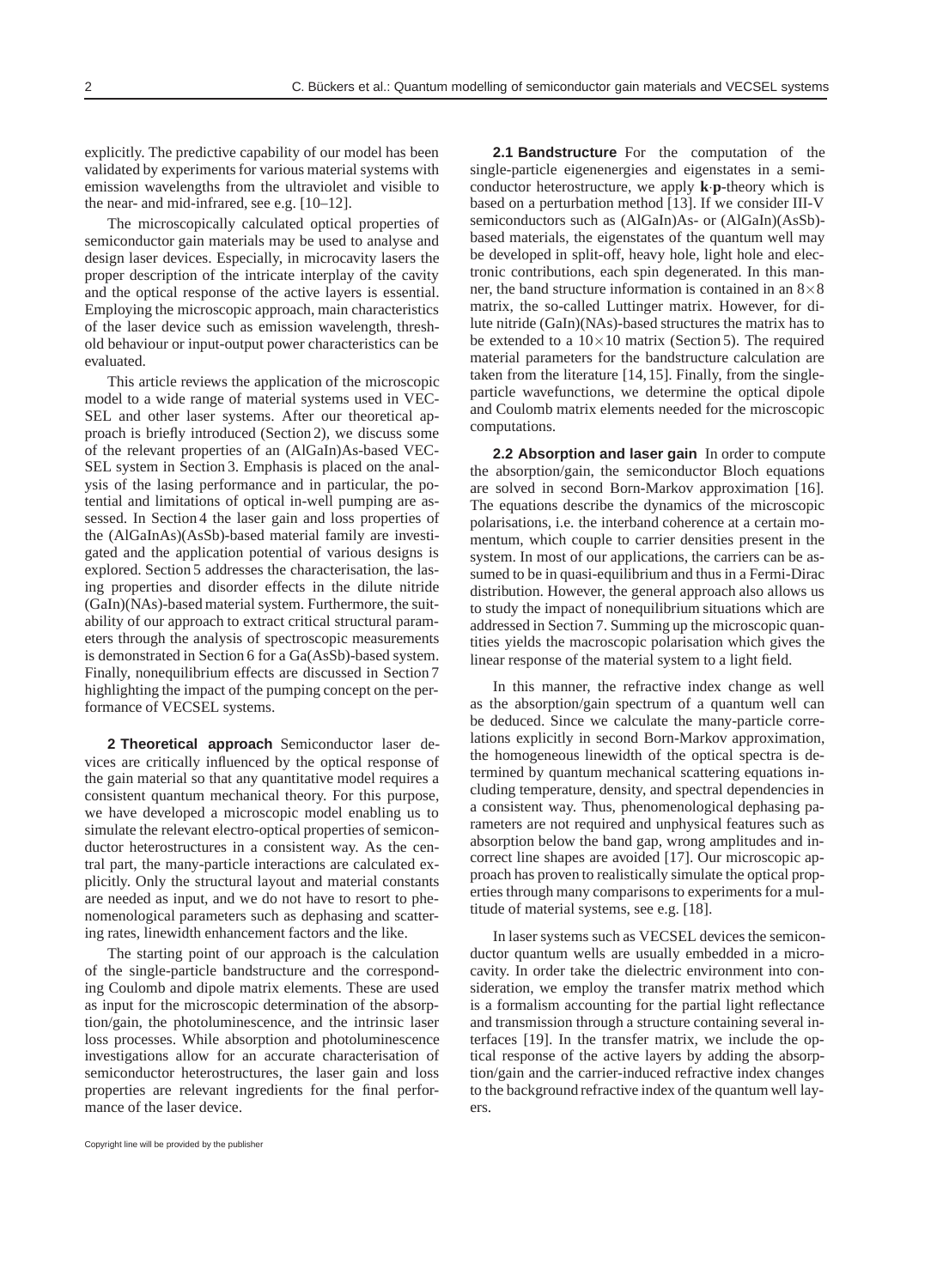**2.3 Photoluminescence** Spontaneous emission rates are calculated on the basis of the semiconductor luminescence equations [19], which include the equations of motion for the photon number in a given light mode and the photon-assisted polarisations. They have been derived similarly to the semiconductor Bloch equations, but involve the quantisation of the light field. As for the computation of the absorption/gain, it is essential to calculate the many-particle interactions explicitly since only the inclusion of the excitonic correlations ensures the correct line shape of the resulting luminescence spectrum of the quantum-well system.

If one wants to compare calculated and experimentally measured spectra of a VECSEL system, one has to take into account that the line shape of a photoluminescence spectrum detected at the surface of a VECSEL structure is modified by cavity effects. In order to account for the dielectric environment in such weak-coupling systems, we apply an approach based on the derivation of a filter function [20] which leads to the enhancement or reduction of the luminescence at certain wavelengths. If we multiply the filter function evaluated for the specific dielectric structure with the calculated emission spectrum of the isolated quantum well, we obtain the actually detected photoluminescence at the surface of the structure.

**2.4 Laser loss processes** The performance of a laser device is influenced not only by the gain but also by the losses in the system. The material loss processes are typically classified into carrier recombination at defect states, spontaneous emission and Auger recombination. The individual contributions of the various processes depend on the particular material system and the operating conditions such as temperature and carrier density. Often, the defect losses are negligible if one is dealing with highquality materials. Hence, one is left with the radiative and Auger losses which we calculate microscopically.

The radiative loss rate is deduced by integrating photoluminescence spectra which are obtained by solving the semiconductor luminescence equations. Furthermore, our microscopic approach allows for the computation of the non-radiative Auger recombination rates. For this purpose, we solve scattering equations for the electron and hole distribution functions [9], which are derived in the same formalism as the semiconductor Bloch and the semiconductor luminescence equations.

Phenomenologically, the spontaneous emission is expected to increase quadratically with the carrier density since two particles participate in the process. Auger scattering involves three particles, thus their contribution is supposed to increase cubically with carrier density. Although this might be a good approximation below transparency when the carriers basically obey Boltzmann statistics, we find strong deviations with increasing carrier density as degenerate Fermi-Dirac distributions arise [9]. Thus, especially in the density regime relevant for lasing in most VECSEL systems the phenomenological formulas fail. In contrast, the microscopic theory enables us to predict the radiative as well as the Auger losses quantitatively for any lasing condition [9,21].

Altogether, the microscopic evaluation of both the laser gain and the losses, supplemented by heat conduction and cavity waveguiding calculations allows for a systematic analysis of semiconductor laser devices. Thus, the main characteristics of the system such as threshold behaviour, gain saturation or lasing wavelength can be studied and the potential of the specific designs can be explored.

**3 (AlGaIn)As-based VECSEL systems** Wellestablished active materials for laser applications are (AlGaIn)As compounds. This material system is widely used as a gain element in VECSEL devices. As a specific example, we focus here on a design for a VECSEL operating at a wavelength around 850 nm [22–24].

Conventionally, the active material is pumped optically by an external laser diode via barrier states from which the excited carriers relax into the quantum wells, thus generating the occupation inversion [25]. An attractive alternative could be the direct pumping of in-well states not only because this would reduce the excess energy (quantum defect) of the photo-generated carriers, but also since this technique enhances the wavelength range of possible pump sources, e.g. one could use bright and inexpensive diodes at 800-810 nm [26].

In order to characterise and identify the relevant ingredients determining the performance of the VECSEL device, we apply our systematic microscopic approach. To figure out design specifications of the structure, spectroscopic measurements are analysed first.

**3.1 Layout of the laser structure** In a VECSEL device light is amplified by semiconductor quantum wells which are embedded in a cavity built of a Bragg reflector and an external outcoupling mirror which is aligned at a certain distance from the gain element. Here, we focus on a VECSEL structure intended to operate at an emission wavelength around 850 nm.

The Bragg reflector is grown on a GaAs wafer using 30 repeats of alternating AlAs and  $(Al_{0.18}Ga_{0.82})$ As layers which differ in their refractive indices as can be seen in the profile (Fig. 1, top). Each layer of the stack is designed to have the same optical thickness. Hence, a highreflectivity stop-band centered at a wavelength of about 836 nm with a width of about 84 nm for normal incidence is established. On top of the Bragg reflector the active region is deposited. It contains  $17 (Al_{0.115}Ga_{0.785}In_{0.10})As$ quantum wells which are 10 nm wide and are surrounded by barrier layers made of  $(Al_{0.26}Ga_{0.74})As$ . The quantum wells are arranged to coincidence with the anti-nodes of the standing wave pattern of the laser mode (Fig. 1, bottom). Due to the huge spatial overlap of the active layers with the light field maximal gain can be extracted. In between quantum wells and barrier layers the sample contains  $(Al_{0.115}Ga_{0.785}In_{0.10})(As_{0.82}P_{0.18})$  layers to reduce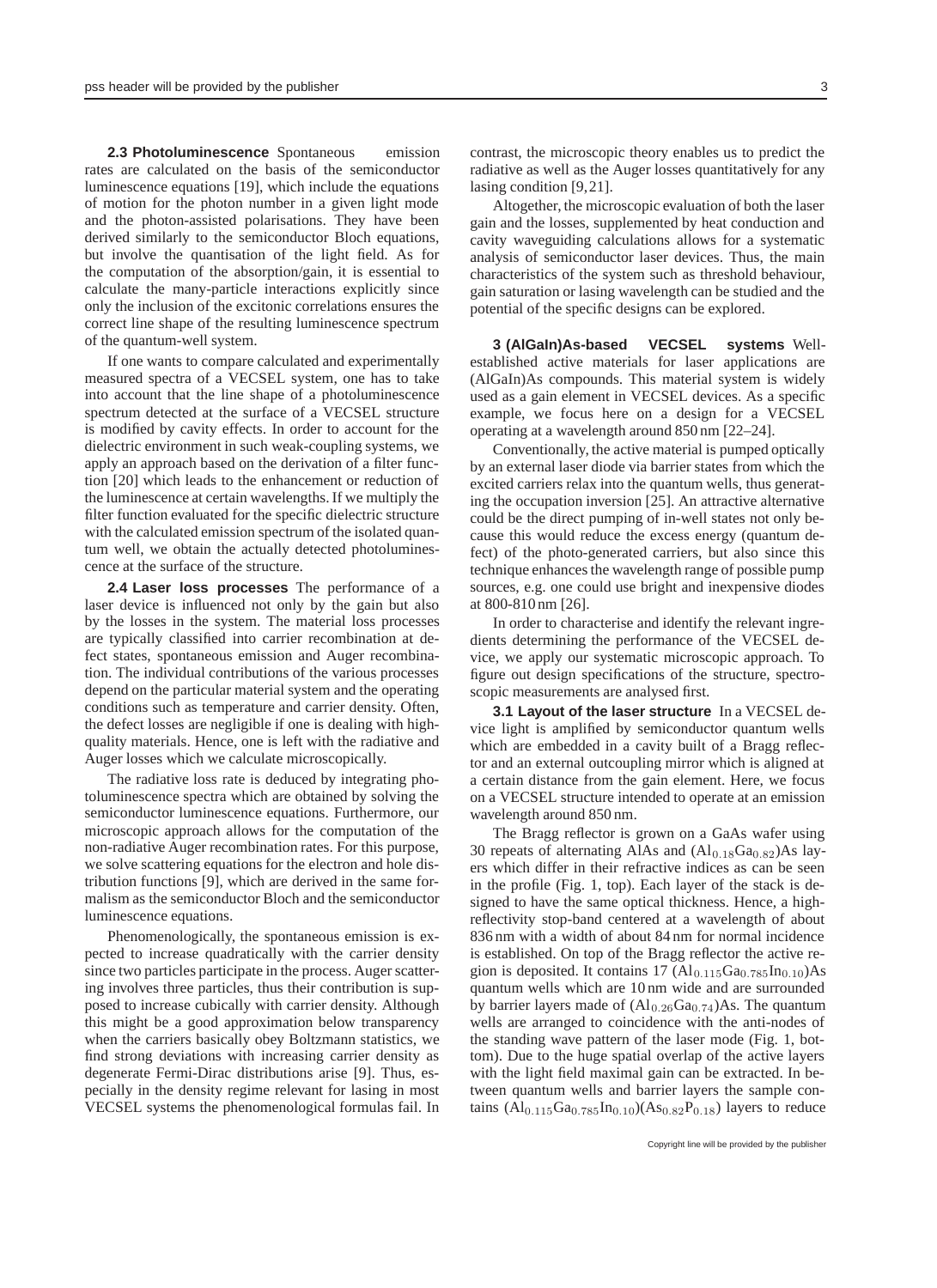

**Figure 1 Top:** Refractive index profile of the VECSEL structure at a temperature of 300 K (shaded area). The nominal structure consists of a resonant periodic gain region with 17 compressively strained (Al0*.*115Ga0*.*785In0*.*10)As quantum wells embedded in  $(Al_{0.26}Ga_{0.74})As$  barriers grown on a 30-pair AlAs / (Al<sub>0.18</sub>Ga<sub>0.82</sub>)As Bragg reflector. The quantum well positions are indicated in darker grey. The curve represents the intensity of the light field at a wavelength of 850 nm along the structure. **Bottom:** Refractive index profile and intensity distribution of the laser mode within the resonant periodic gain structure.

strain effects which are caused by the different lattice constant of the quantum well material compared to the other layers of the structure. However, the band gap of the quinternary material is almost equal to that of the barrier layer, thus in the microscopic calculations we assume the quantum wells to be sandwiched between  $(Al_{0.26}Ga_{0.74})As$  for simplicity. Finally, an  $(Al_{0.50}Ga_{0.50})As$  window layer and a  $Ga(As_{0.90}P_{0.10})$  protective capping layer close the structure. Further details on design and growth of the sample are given in [23].

All these different components in the structure lead to steps in the refractive index profile which substantially affect the optical properties of the VECSEL. In particular, the large jump of the refractive index from air to the front surface of the sample shows much higher reflectance than the semiconductor interfaces within the sample. Thus, a subcavity is formed between the sample surface and the front of the Bragg reflector. The resonant periodic gain structure defines a laser mode with a wavelength of about 850 nm, however this mode is not in resonance with the subcavity in the situation depicted in Fig. 1 because the mode exhibits a node at the front surface of the sample reducing the light coupling into the structure.

**3.2 Optical characterisation** The analysis of spectroscopic measurements by the microscopic theory allows for a detailed characterisation of the VECSEL structure. For this purpose, reflectance as well as photoluminescence investigations are carried out before building the laser cavity by aligning the external outcoupling mirror.

The reflectance spectrum of the sample measured at room temperature for normal incidence is plotted in Fig. 2 (dashed line). It is a result of interference effects of the light propagating and counter-propagating through the sample. In order to compute the reflectance and transmission at the boundaries of the dielectric structure, we employ the transfer matrix method. The required background refractive indices for the individual layers are extracted from the literature [14,27,28] also taking into account the index dispersion in the simulation. If we neglect the optical response of the quantum wells to the light field as a start, we find a flat high reflectivity stop band with adjacent interference features next to it (Fig. 2, dash-dotted line).

For a realistic description of the VECSEL structure it is crucial to include the active layers in the simulation. For this purpose, we pre-compute the wavelength-dependent optical susceptibility of the single quantum wells microscopically. The real part of the susceptibility determines the induced refractive index change in the quantum well layer and the imaginary part gives the absorption with its characteristic excitonic peaks. These spectra represent a critical input to the VECSEL design and are obtained by solving the semiconductor Bloch equations for an  $(Al_{0.108}Ga_{0.785}In_{0.107})As / (Al_{0.26}Ga_{0.74})As$  quantum well in the low-density regime. The spectra are convoluted with a Gaussian distribution with a full width at half maximum of 8 meV to account for growth inhomogeneities. The incorporation of the microscopically computed spectra in the transfer matrix calculation via wavelength-dependent complex refractive indices leads to a specific reduction of the reflectance at wavelengths where the quantum well material has absorption (Fig. 2, solid line). Due to the increase of intra-cavity losses in the excitonic resonances, two pronounced absorption dips arise in the stop-band at 812 nm and 840 nm which match the experimental observation (Fig. 2, dashed line). The 840 nm dip is caused by the subcavity resonance coinciding with the excitonic resonance induced by interband transitions between the first electron and the first hole subband.

The deviations of calculated and measured spectra outside the stop-band may be attributed to slight uncertainties of the parameters assumed for the layer widths and the refractive indices. As the structure consists of more than 130 layers, small changes of the individual structural parameters significantly affect the resulting reflectance, in particular regarding the side slopes of the spectrum. However, the spectral range outside the stop-band is not relevant for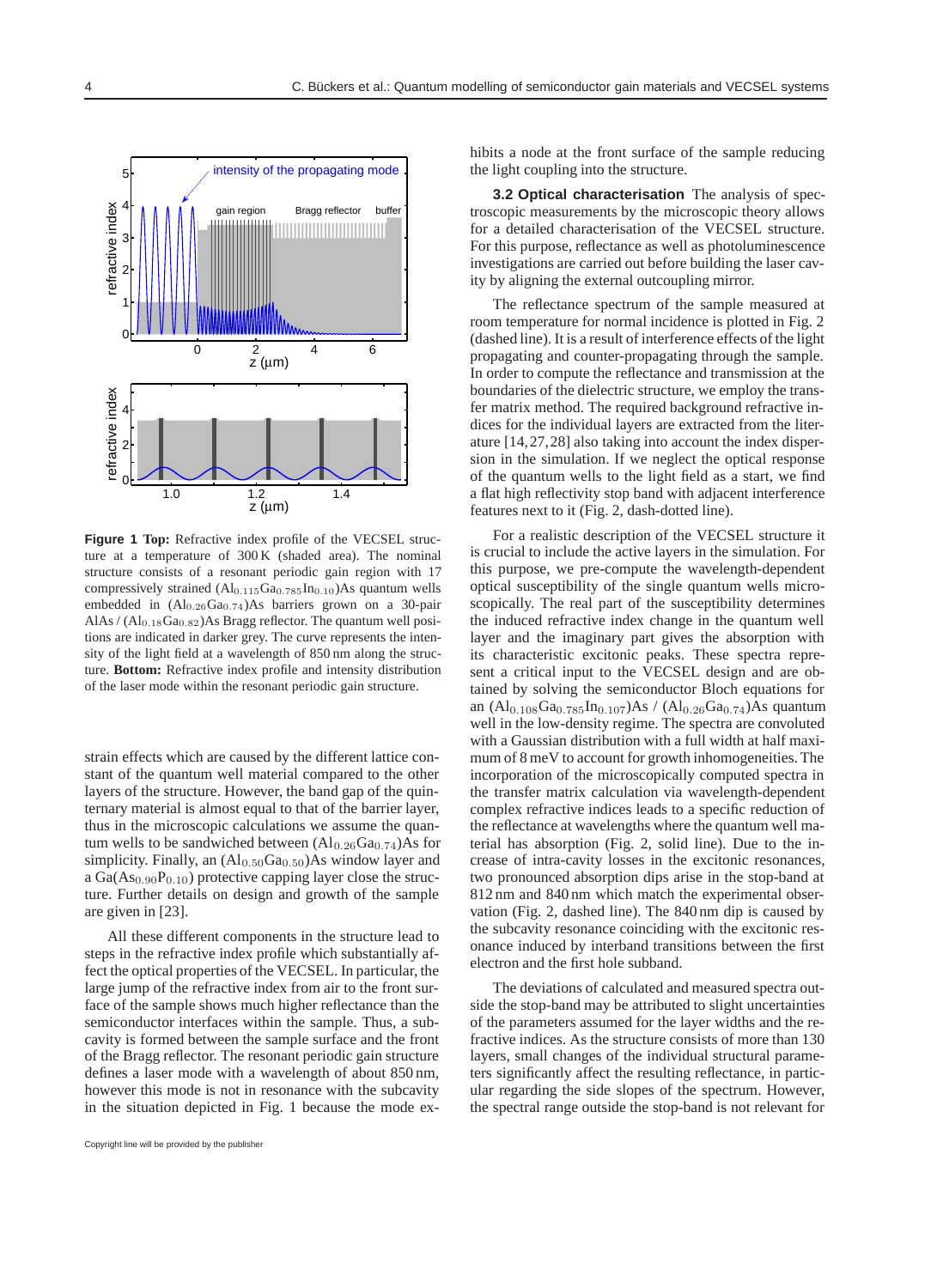

**Figure 2** Comparison of calculated (solid line) and measured (dashed line) reflectance spectrum of the VECSEL structure for normal incidence at a temperature of 300 K. In the simulation microscopically calculated low-density absorption spectra for the  $(Al_{0.108}Ga_{0.785}In_{0.107})As / (Al_{0.26}Ga_{0.74})As quantum wells are$ included. If the optical response of the quantum wells to the light field is not taken into account, the dash-dotted line will be obtained.

our current studies and thus no optimisation attempts have been made.

As another independent method to characterise the VECSEL structure, we investigate the photoluminescence from the surface of the sample. The solutions of the semiconductor luminescence equations are shown in Fig. 3 as dash-dotted line. The main peak at 840 nm arises due to transitions between the first electron and the first hole subband. Furthermore, there is a second signal at 812 nm corresponding to higher-order interband transitions. To account for the dielectric environment of the cavity we evaluate the filter function (Fig. 3, inset). The product of this filter function with the microscopically calculated photoluminescence of the isolated quantum well yields the surface emitted photoluminescence spectrum (Fig. 3, solid line). The comparison shows that the photoluminescence signals are more pronounced because of the spectral filtering. Both, the photoluminescence line shape as well as the spectral position agree well with the measurements (Fig. 3, dashed line).

**3.3 Light amplification and laser loss properties** As soon as the VECSEL is pumped optically by an external laser diode, electrons are excited in the semiconductor structure. They relax to lower energies and occupy states near the band edge of the quantum-well material where they alter the optical response.

The characteristic dependence of the absorption spectrum on the carrier density is depicted in the inset of Fig. 4 (top) for a single  $(Al_{0.108}Ga_{0.785}In_{0.107})As$  /  $(Al<sub>0.26</sub>Ga<sub>0.74</sub>)$ As quantum well at a temperature of 300 K. Excitonic signatures corresponding to optically strong interband transitions brand the low-density spectrum, but with increasing occupation the peaks bleach out and fi-



**Figure 3** Comparison of calculated (solid line) and measured (dashed line) photoluminescence spectrum of the VECSEL structure for normal incidence at a temperature of 300 K. In the simulation cavity effects are taken into account by multiplying the microscopically calculated luminescence spectrum of the single (Al0*.*108Ga0*.*785In0*.*107)As / (Al0*.*26Ga0*.*74)As quantum well (dash-dotted line) with the wavelength-dependent filter function evaluated for the laser structure which is given in the inset.

nally, the absorption becomes negative in a spectral range near the band gap of the quantum well material and we enter the regime of optical gain.

The microscopic results enter the transfer matrix calculation yielding the light intensity actually reflected by the VECSEL structure (Fig. 4, top). As soon as material gain is provided at the position of the cavity resonance, a narrow peak arises at 843 nm superimposed on the stop band. The peak is slightly red shifted relative to the absorption dip obtained for low pumping because the coupling strength to the adjacent cavity resonance is modified. Obviously, the reflectance becomes larger than 100 %, i.e. the light intensity will be amplified by the system around the central wavelength. The amplification becomes more and more enhanced with increasing excitation due to the growth of the maximum of the underlying material gain spectra. However, a higher carrier density not only leads to a larger material gain, but also broadens the material gain spectrally. At a carrier density of 5 × 10<sup>12</sup> cm<sup>−2</sup> per quantum well transparency is already exceeded for wavelengths around the next energetically higher cavity resonance so that a second region of light amplification occurs around 813 nm. However, with regard to laser operation only the central peak is relevant defining a lasing wavelength of 843 nm at room temperature because this is the wavelength favored by the resonant periodic gain structure.

Experimentally, laser operation is observed at about 850 nm. The red-shift relative to the theoretically predicted lasing wavelength of 843 nm can be attributed to heating effects in the active region. With increasing temperature, the cavity resonance shifts to longer wavelengths by an amount of about 0.1 nm per Kelvin, and the spectral region providing material gain shifts even faster. If we carry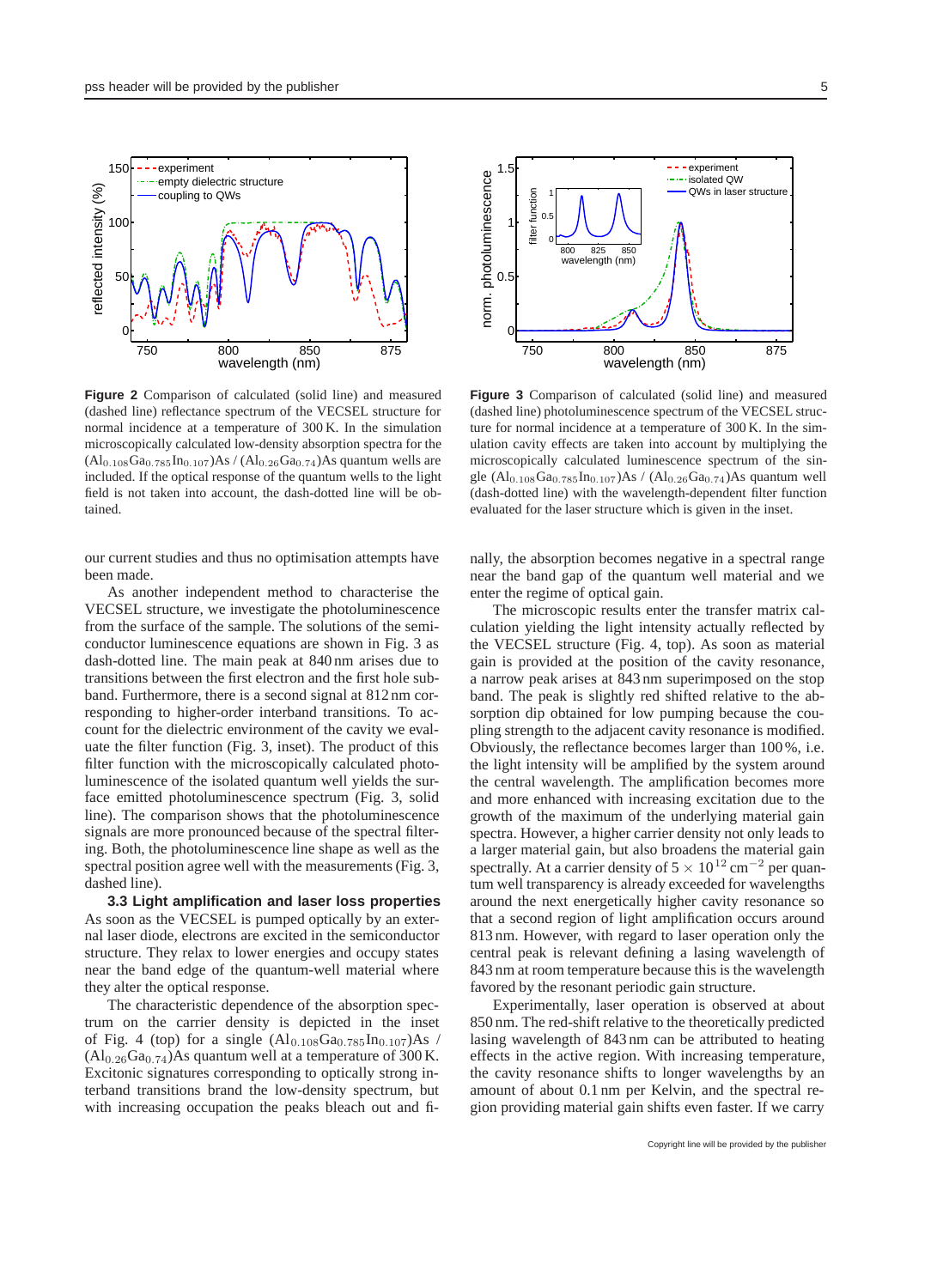out the calculations for a temperature of 350 K instead of 300 K, lasing at 850 nm is expected matching the experimental finding (Fig. 4, bottom). So we conclude a temperature increase of about 50 K in the active region which is a typical value for operating VECSEL devices reported in the literature [29].

The temperature increase results in a drop in amplification when the pumping power is kept constant. On the one hand, this trend is caused by the lower amplitude of material gain provided by the quantum wells as the carrier distribution smears out energetically with increasing temperature. On the other hand, with growing temperature the material gain shifts faster to longer wavelengths than the cavity resonance. For a temperature of 350 K the overlap of gain and cavity resonance is already strongly reduced. That is why one needs higher excitation densities to sustain a certain amplification level when the operating temperature increases. At 350 K we find a carrier density of 3.7 × 10<sup>12</sup> cm<sup>−2</sup> per quantum well required to achieve the lasing threshold of 5.3 % gain. This value is mainly determined by the outcoupling losses, which are basically given by the reflectivity of the external mirror used to complete the laser cavity, and the internal losses of the laser.

From the engineering point of view, it is not only the carrier density which is important but also the pump intensity needed to sustain it. Hence it is crucial to study the loss processes in the semiconductor. Using our many-particle theory, the loss rate due to spontaneous emission and Auger recombination is evaluated for an  $(A)_{0.108}Ga_{0.785}In_{0.107}As / (Al_{0.26}Ga_{0.74})As quantum$ well (Fig. 5). From the analysis we conclude that Auger processes play a minor role in this particular system compared to the radiative losses for the entire carrier density regime relevant for lasing. The recombination via defects is negligible. Since the VECSEL is expected to operate at about 350 K, the calculations are carried out for this temperature. Compared to the results obtained at room temperature, the total loss rate is reduced by more than one order of magnitude. It is true, that the Auger rate increases with temperature, but more important for this material system are the radiative losses which become considerably lower because the probability of spontaneous emission is reduced due to the broadened carrier distributions for the higher temperature. However, the higher operating temperature also involves higher threshold carrier densities so that the benefits achieved by the reduced total laser losses are suspended.

**3.4 Analysis of in-well pumping** From the quantitative knowledge of the absorption, gain, and laser loss properties of the VECSEL structure the pump power necessary to achieve a certain amplification can be estimated by equating the carrier generation rate needed to sustain the gain against recombination. As discussed in Section 3.3, a carrier density of 3.7×10<sup>12</sup> cm<sup>−2</sup> per quantum well is identified to ensure an amplification of about 5.3 % representing the threshold condition. For this threshold carrier



**Figure 4 Top:** Reflectance of the VECSEL structure predicted at a temperature of 300 K for five different pumping levels. The underlying microscopically calculated absorption spectra for the  $(Al_{0.108}Ga_{0.785}In_{0.107})As / (Al_{0.26}Ga_{0.74})As quantum$ well are displayed in the inset for carriers densities of 0.002, 2, 3, 4 and  $\overline{5} \times 10^{12}$  cm<sup>-2</sup> (from top to bottom). **Bottom:** Reflectance of the VECSEL structure predicted at a carrier density of  $3.7 \times 10^{12}$  cm<sup>-2</sup> per quantum well for a temperature of 300 K (solid line), 325 K (dash-dotted line) and 350 K (dashed line). In the experiment, lasing at 850 nm has been observed.

density we find a loss rate of 2.7×10<sup>8</sup> s*<sup>−</sup>*<sup>1</sup> per quantum well which includes radiative as well as Auger recombination, see Fig. 5. As the loss rate has to be compensated by the pumping, we demand

$$
N_{\rm QW} R_{\rm loss} n_{\rm thr} = \frac{P_{\rm pump}}{\hbar \omega_{\rm pump}} \alpha(\omega_{\rm pump}) \tag{1}
$$

where  $N_{\text{QW}}$  is the number of quantum wells,  $R_{\text{loss}}$  is the carrier loss rate per quantum well,  $n_{\text{thr}}$  is the threshold carrier density,  $P_{\text{pump}}$  is the pump power per pumped area,  $\hbar\omega_{\text{pump}}$  is the energy of the pump light, and  $\alpha(\omega_{\text{pump}})$ gives the fraction of the pump radiation absorbed through the structure. The latter can be extracted from the calculated reflectance and transmission spectra for the VECSEL structure and depends strongly on the pump wavelength, see Fig. 4.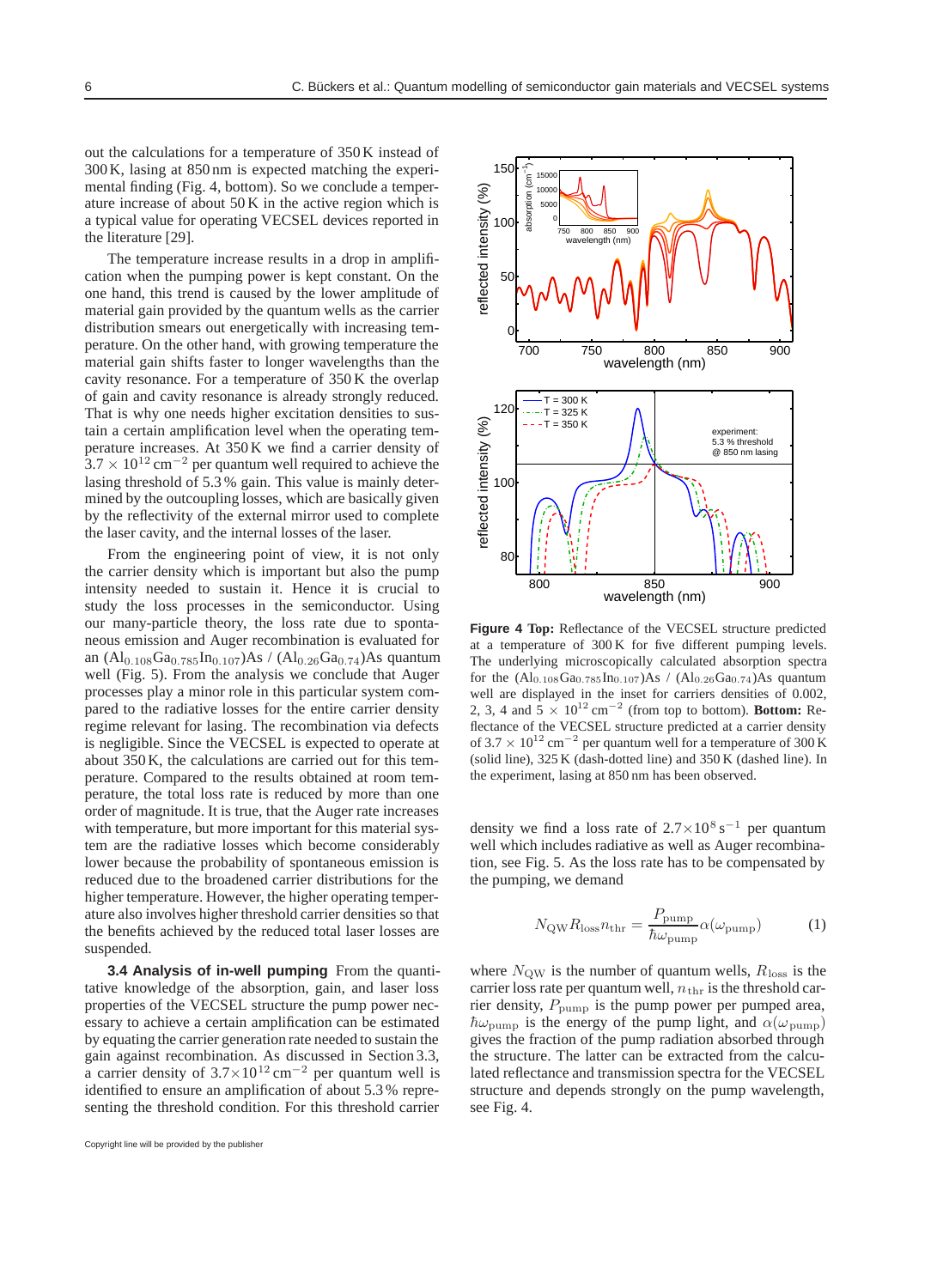

**Figure 5** Laser losses due to spontaneous emission and Auger recombination as a function of the carrier density for an  $(Al_{0.108}Ga_{0.785}In_{0.107})As / (Al_{0.26}Ga_{0.74})As quantum well at a$ temperature of 350 K.

In this manner, we estimate the threshold pump power as a function of the pump wavelength (Fig. 6). Obviously the efficiency of in-well pumping will drop rapidly if the pump wavelength is too close at the lasing wavelength. As soon as the pump wavelength exceeds a value of 822 nm, the required pump power increases drastically. In this spectral region the absorption is bleached out already by the induced generated carriers, thus limiting the pump wavelength.

The experimentally applied threshold pump intensity is 4.5×10<sup>8</sup> W m*<sup>−</sup>*<sup>2</sup> for a pump wavelength between 806 nm and 810 nm. This corresponds quite well to the theoretical estimation. Differences could be caused by the fact that only parts of the pumped area contribute to lasing, thus the experimental threshold pump power per area might be larger. Moreover, in the calculation we assume each quantum well to be excited with equal power, but the absorption of the pump radiation might be rather inhomogeneous due to the fact that the standing wave distribution of the pump does not equal that of the laser and hence its anti-nodes are not optimally overlapping with the quantum wells.

It is worth noting that it is essential for the analysis to have the microscopic model allowing for quantitative predictions of the optical properties of the gain element in the VECSEL device. Simpler models would lead to incorrect conclusions as the lasing performance depends substantially on the spectral position of the quantum well absorption/gain, its amplitude, the line shape of the spectra as well as the temperature and carrier density of all these quantities. And besides, if the extracted threshold carrier density was incorrect, the error would be even further enhanced in the determination of the laser loss processes which react very sensitively to the assumed carrier density. The manyparticle approach has proven to simulate all these aspects realistically, thus allowing for an accurate characterisation. Hence, in particular the potential and limitations of optical



**Figure 6** Pump power needed to sustain the threshold gain as a function of the pump wavelength. For the evaluation a temperature of 350 K is assumed in the active region.

in-well pumping for the 850 nm VECSEL could be analysed with special emphasis on the bleaching of the pump absorption. One important consequence is that pump and lasing wavelength should be separated in this system by at least 25 nm to sustain the necessary threshold gain. This means, that 800-810 nm diodes can pump the 850 nm laser system quite efficiently.

It is interesting to investigate whether other material systems and wavelength regions can benefit from in-well pumping. For example, deep-blue and ultraviolet GaN diodes might be used to pump blue-green VECSELs and 670 nm diodes to drive VECSELs in the 700-750 nm region. Obviously, a microscopic theory as developed here will be very helpful in assessing these situations.

**4 (AlGaIn)(AsSb)-based lasers for longwavelengths** Semiconductor lasers emitting around  $2 \mu m$  are of considerable interest for a multitude of applications, such as medical diagnostics, material processing or spectroscopic trace gas detection. Based on the (AlGaIn)(AsSb) material class various designs with emission wavelength from 1.8  $\mu$ m up to 3  $\mu$ m have been presented, including diode lasers as well as VECSEL devices [30–35].

In order to study the basic optical properties of a possible material system in the long-wavelength regime, we analyse the absorption/gain of a (GaIn)Sb quantum well structure emitting around  $2 \mu m$  by means of our microscopic approach. Here, we use our quantitative theory to deduce experimentally not directly obtainable quantities, in particular band-structure details. Besides the laser gain, also the laser loss processes are studied with the goal to explore the potential of different laser designs.

For emission wavelengths above  $3 \mu m$  most conventional type-I quantum well structures are not useful any more since high internal losses hamper their operation. An alternative concept to overcome these limitations are type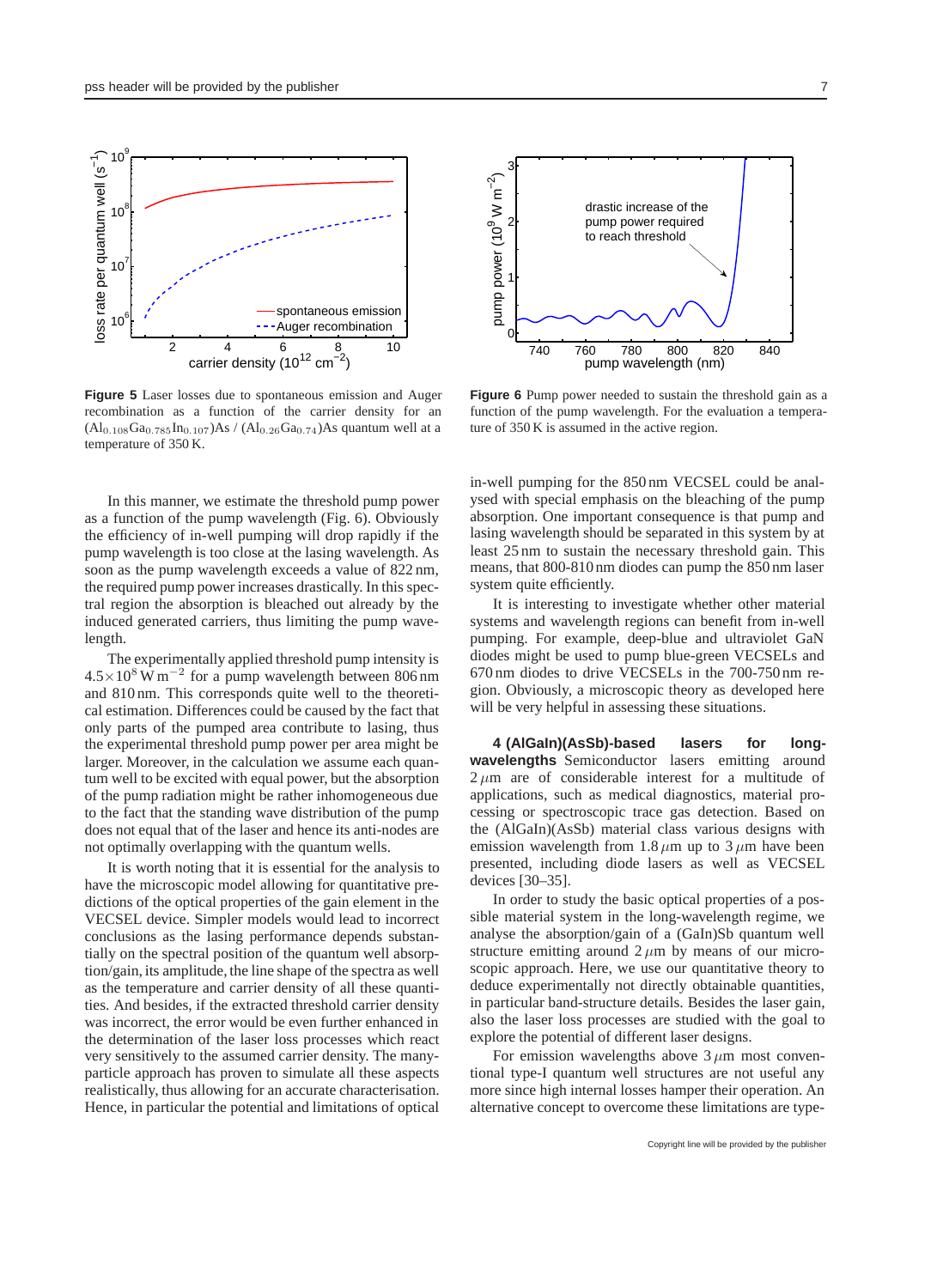II "W" active regions [36]. Again, the physical processes affecting the lasing parameters of such a device can be analysed by our microscopic approach.

**4.1 Analysis of the laser gain properties** For the wavelength regime around  $2 \mu m$  quantum well lasers employing ternary (GaIn)Sb compounds are well suited. Based on the microscopic theory we analyse the material properties, in particular the optical gain, of such a (GaIn)Sb laser structure [12].

The GaSb-based diode laser we consider contains three 10 nm wide compressively strained  $(Ga<sub>0.78</sub>In<sub>0.22</sub>)Sb$  quantum wells which are separated by  $(Al_{0.30}Ga_{0.70})(As_{0.02}Sb_{0.98})$  barriers with a thickness of 20 nm. The active region is surrounded by 400 nm wide layers on each side, also made of  $(Al_{0.30}Ga_{0.70})(As_{0.02}Sb_{0.98})$ . These, in turn, are embedded in  $(Al_{0.84}Ga_{0.16})(As_{0.06}Sb_{0.94})$  cladding layers. As the cladding layers have a considerably lower refractive index according to the higher aluminium concentration there is a remarkable jump of the refractive index from the barrier to the cladding layer on each side and thus, an optical waveguide is formed enclosing the laser mode in between. The overlap of the optical mode with the active layers, i.e. the three quantum wells of the system, determines a confinement factor for the laser structure of about 6.6 %. Actually, the amplification of the light mode through the system is given by the product of the confinement factor and the material gain provided by a single quantum well.

In order to study and analyse the gain properties of the laser structure, material gain spectra are computed based on the semiconductor Bloch equations for various carrier densities assuming a disorder-induced inhomogeneous broadening of 10 meV. Multiplying these spectra with the confinement factor yields the modal gain of the laser structure (Fig. 7, solid lines). In this manner, the calculations can be compared to experimental spectra. Here, we use gain for a 500  $\mu$ m long and 6  $\mu$ m wide ridge waveguide laser at various excitation currents below threshold employing the method of Hakki and Paoli (Fig. 7, circles). With growing excitation, the spectral width and amplitude increase as well as the gain maximum becomes slightly blue-shifted. The spectral position of the gain peak matches within growth uncertainties and the line shape is also well reproduced.

The gain provided by the material system has a remarkably large amplitude exceeding that of more common GaAs-based structures. For illustration, in Fig. 8 (top) material gain spectra of the  $(Ga<sub>0.78</sub>In<sub>0.22</sub>)Sb$  quantum well are shown and compared to spectra obtained for the  $\text{(Al}_{0.115}\text{Ga}_{0.785}\text{In}_{0.10})\text{As quantum well employed in}$ the VECSEL addressed in Section 3. Since the calculation assumes the same temperature and equal carrier densities in both cases, one clearly observes that the gain amplitude is considerably higher in the (GaIn)Sb structure. The maximal material gain which can be extracted is almost twice



Figure 7 Comparison of calculated (solid lines) and measured (circles) modal gain spectra in the  $(Ga_{0.78}In_{0.22})Sb$  $(Al_{0.30}Ga_{0.70})(As_{0.02}Sb_{0.98})$  laser structure at a temperature of 280 K for various excitations. In the simulation carrier densities of 0.65, 0.7, 0.75, 0.8, 0.85, 0.9, 0.95 and 1.0 *<sup>×</sup>* <sup>10</sup><sup>12</sup> cm−<sup>2</sup> (from bottom to top) are assumed. The spectra are shifted 4 meV toward higher energies which can be attributed to slight deviations of the actual growth from the nominal design. The experimental spectra are obtained employing the method of Hakki and Paoli for excitation currents of 12.7, 14.6, 16.9, 18.9, 20.8 and 22.8 mA (from bottom to top). The experiment was done by M. Rattunde, N. Schulz, and J. Wagner at the "Fraunhofer Institut für Angewandte Festkörperphysik". [12]

the value obtained for the GaAs-based structure (Fig. 8, top, inset).

The physical reasons for the beneficial gain properties of the GaSb-based material class are found in band structure effects which are analysed through a detailed comparison with the results for the GaAs-based system. On the one hand, the reduced band gap of (GaIn)Sb involves an increased gain amplitude, which will be visible if one performs the calculations again taking the band gap energy of the GaAs-based structure artificially at the value of (GaIn)Sb. On the other hand, the high gain in the (GaIn)Sb system is a result of an advantageous band dispersion (Fig. 8, bottom). The subbands of the GaSb-based structure are curved more strongly with the result that the effective masses are smaller compared to those of the GaAs-based system and they are more similar to the hole masses. Since these features offer optimised conditions for a low transparency density and a high differential gain, the (GaIn)Sb system is more beneficial than the GaAs-based structure with heavier and more differing electron and hole masses. Besides, the electron as well as the hole subbands are separated better in the (GaIn)Sb case, thus states in higher subbands are less occupied and the number of carriers in the states contributing to the lasing transition increases for a given carrier density and temperature. Consequently, the combination of these band structure effects leads to the excellent gain properties of the (GaIn)Sb material system.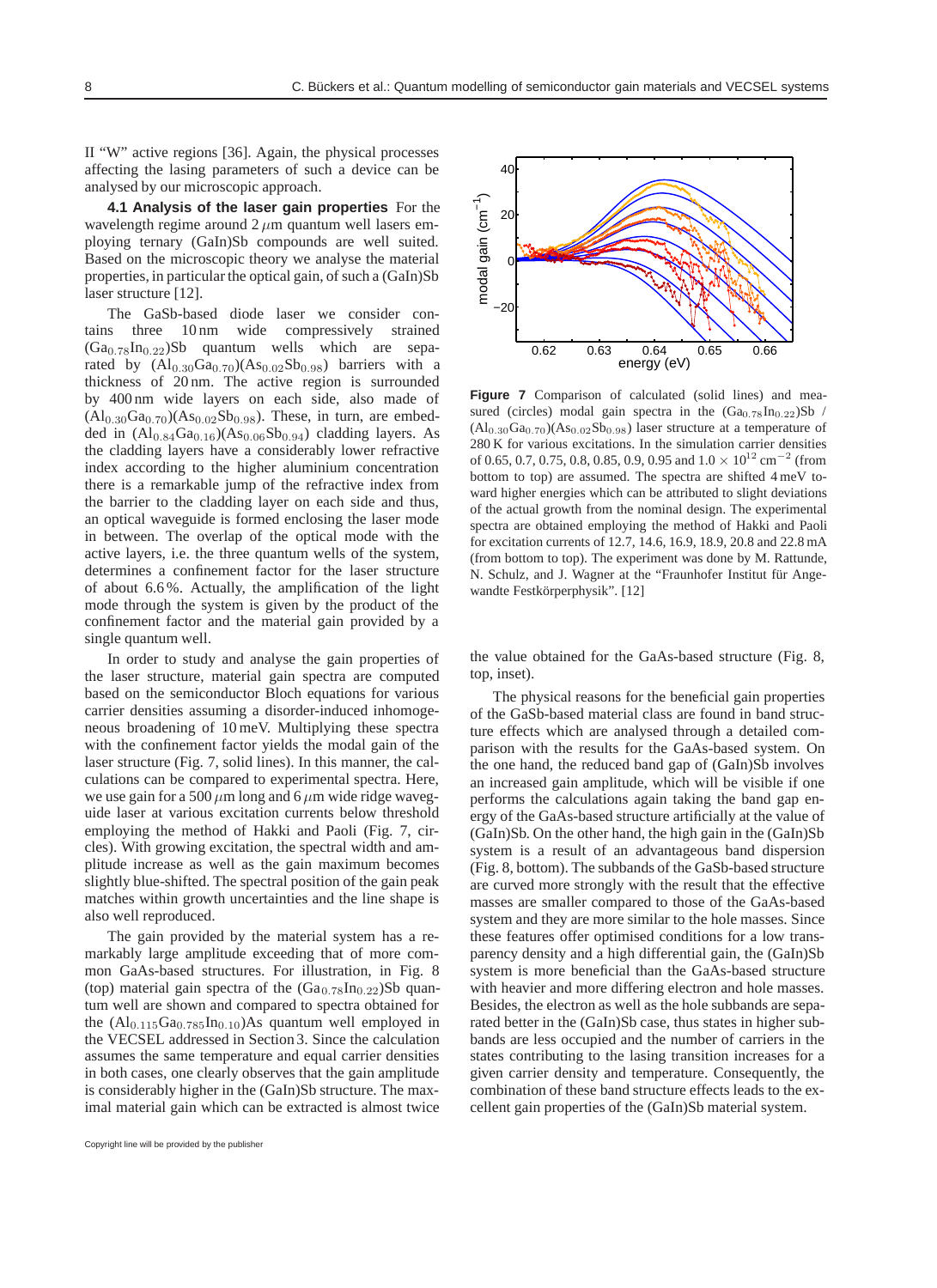

**Figure 8 Top:** Material gain spectra calculated for a  $(Ga_{0.78}In_{0.22})Sb / (Al_{0.30}Ga_{0.70})(As_{0.02}Sb_{0.98})$  quantum well (solid lines) and an (Al0*.*108Ga0*.*785In0*.*107)As / (Al0*.*26Ga0*.*74)As quantum well (dashed lines) at a temperature of 300 K. Carrier densities of 1.0, 1.5, 2.0, 2.5 and  $3.0 \times 10^{12}$  cm<sup>-2</sup> (from bottom to top) are assumed. The inset depicts the maximum of the material gain as a function of the carrier density for both material systems. **Bottom:** Underlying band structure calculated for the  $(Ga_{0.78}In_{0.22})Sb / (Al_{0.30}Ga_{0.70})(As_{0.02}Sb_{0.98})$ quantum well (solid lines) and the  $(Al_{0.108}Ga_{0.785}In_{0.107})As$ (Al0*.*26Ga0*.*74)As quantum well (dashed lines). In order to compare the dispersion of the subbands in the two considered systems, the effective band gap  $\Delta E$  is shifted to matching values in the figure.  $\Delta E$  is 0.644 eV for the  $(Ga_{0.78}In_{0.22})Sb$  and 1.488 eV for the  $(Al_{0.108}Ga_{0.785}In_{0.107})As$  quantum well.

**4.2 Laser gain versus laser losses** The high gain amplitudes provided by the (AlGaIn)(AsSb) material class are advantageous of course to construct a laser. However, one also has to keep in mind the laser loss processes. As the microscopic theory allows for quantitative predictions of both the gain and the losses, the tradeoff between them can be studied systematically in order to develop optimised designs for certain applications.

For illustration, we perform a detailed comparison of two different designs, each intended to have an emission wavelength of about  $2 \mu m$  at room temperature. While design A is a 10 nm wide  $(Ga_{0.78}In_{0.22})Sb$  quantum well embedded in  $(Al_{0.30}Ga_{0.70})Sb$  barriers, the quantum well of design B is 12 nm thick, has a slightly lower indium concentration of 20 % and furthermore, the height of the barrier layers is reduced by employing  $(Al_{0.25}Ga<sub>0.75</sub>)Sb$ .

With these design specifications the material gain of both systems peaks at about 0.62 eV (Fig. 9, top). However, the gain amplitude predicted for design A exceeds the amplitude expected for design B if equal carrier densities are assumed in the calculations. This aspect can be attributed to the fact that the carriers are less confined in design B due to the wider quantum well and the lower barrier height, thus the optical strength of the lasing transition is reduced. Maximally, a gain of about 2400 cm *<sup>−</sup>*<sup>1</sup> in case of design A and of about 1800 cm*−*<sup>1</sup> in case of design B can be extracted (Fig. 9, top, inset). These limits correspond to a saturation of the gain with increasing carrier density since a second peak grows out in the spectrum originating from higher order quantum well transitions.

In fact, the laser gain provided by design A is higher for a given carrier density, but the laser losses will be reduced remarkable if design B is chosen. The results of the microscopically calculated loss current due to spontaneous emission and Auger recombination are given in Fig. 9 (bottom) for both designs in dependence of the carrier density present in the quantum well. The Auger losses are found to dominate the radiative losses in the entire carrier density regime relevant for lasing, even at the transparency carrier density (about 0.9 × 10<sup>12</sup> cm*<sup>−</sup>*<sup>2</sup> for design A and  $1.0 \times 10^{12}$  cm<sup>−2</sup> for design B).

The radiative losses are slightly smaller for design B because the carriers are less confined in the quantum wells, thus reducing the probability of the spontaneous recombination of an electron-hole pair. But what is rather crucial is that the Auger processes in design B are suppressed by more than a factor of two.

In order to assess the potential and limitations of the two proposed designs, we combine our quantitative knowledge about the laser gain and the laser loss properties. For this purpose, we extract the carrier density necessary to achieve a certain gain amplitude. Since this carrier density is connected to specific loss currents due to spontaneous emission and Auger recombination, we can evaluate the total loss current as a function of the material gain that is achieved (Fig. 10). To sustain the laser gain the total loss current has to be compensated by pumping the system, thus providing the appropriate number of carriers.

From the comparison we conclude that design A will be favorable, if one intends to achieve a laser gain of more than 1000 cm*<sup>−</sup>*1 because under these conditions the required pump current is smaller than in case of design B where the laser characteristic is already affected by saturation effects of the gain. However, if one looks for a laser device with a low threshold current, design B will be much more advantageous. In fact, design B involves considerably lower pump currents, as long as gain amplitudes below 1000 cm*<sup>−</sup>*<sup>1</sup> are sufficient. If we assume for example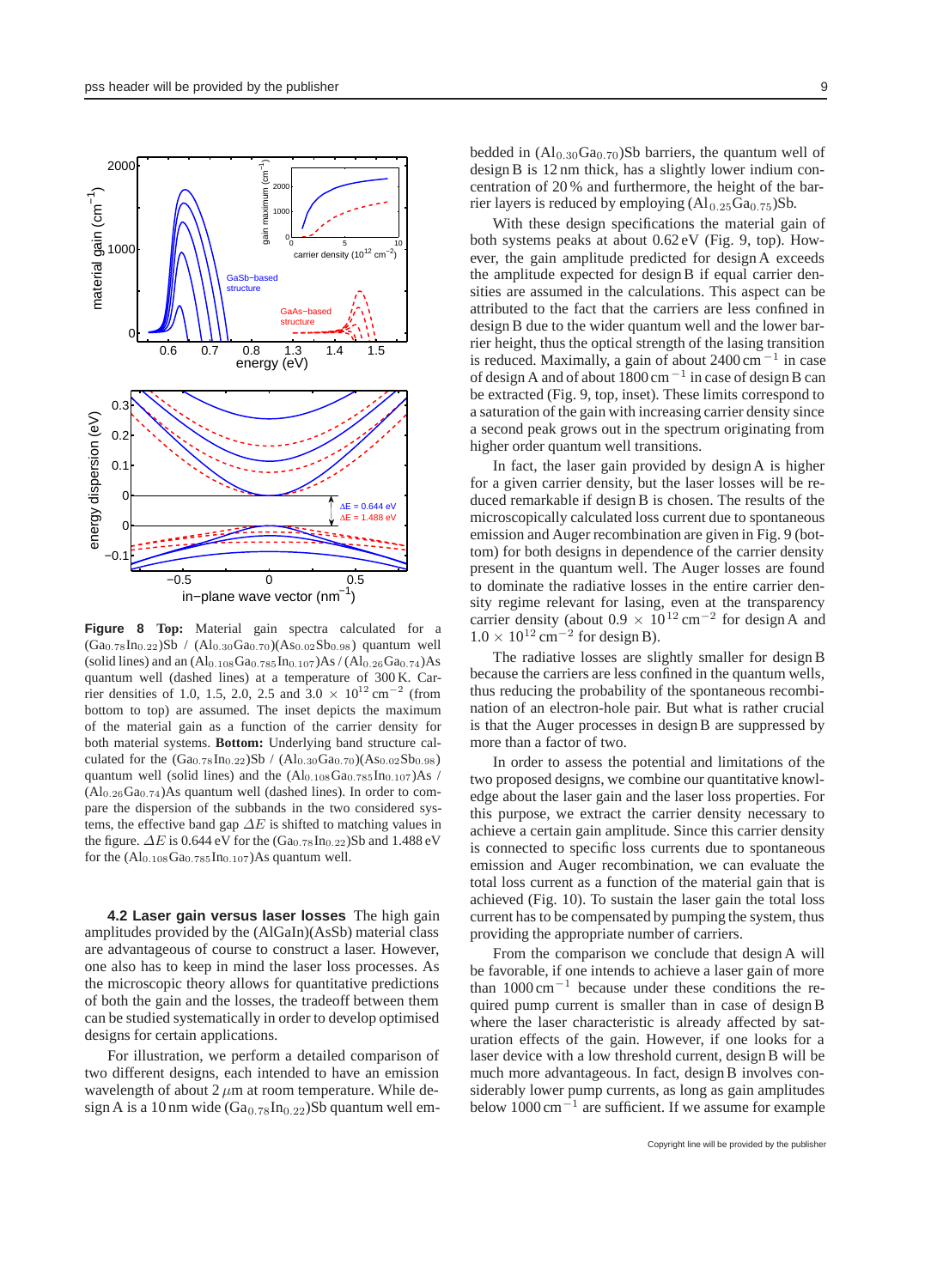

**Figure 9 Top:** Material gain spectra calculated for a 10 nm wide (Ga<sub>0.78</sub>In<sub>0.22</sub>)Sb / (Al<sub>0.30</sub>Ga<sub>0.70</sub>)Sb quantum well, denoted as design A (solid lines) and a 12 nm wide  $(Ga_{0.80}In_{0.20})Sb$ (Al0*.*25Ga0*.*75)Sb quantum well, denoted as design B (dashed lines) at a temperature of 300 K. Carrier densities of 1, 2, 3, 4 and  $5 \times 10^{12}$  cm<sup>-2</sup> (from bottom to top) are assumed. The inset depicts the maximum of the material gain as a function of the carrier density for both material systems. **Bottom:** Laser loss current due to spontaneous emission and Auger recombination as a function of the carrier density for design A (solid lines) and design B (dashed lines) at a temperature of 300 K.

a threshold gain peak of 500 cm*<sup>−</sup>*1, a threshold current of about 125 A cm*<sup>−</sup>*<sup>2</sup> has to be provided regarding design B. This amount is about 35 % smaller than the pump current which has to be applied to design A to achieve the same gain amplitude.

It is worth noting that Auger losses are particulary strong in materials with narrow band gaps. Considering the (GaIn)Sb quantum well, the Auger processes dominate the spontaneous recombination even at transparency and they increase drastically with growing carrier density (Fig. 9, bottom). In contrast, in Section 3 we investigate for instance a GaAs-based  $(Al_{0.115}Ga_{0.785}In_{0.10})As$  quantum well structure which has a band gap that is twice as large as the band gap of (GaIn)Sb, and for this system the contribution of Auger recombination plays a minor role compared to the radiative losses (Fig. 5). Because of the par-



**Figure 10** Laser loss current including radiative and Auger recombination as a function of the material gain provided for design A (solid line) and design B (dashed line) at a temperature of 300 K.

ticular high Auger losses in the GaSb-based material system adequate designs are required to overcome these limitations. The comparison of design A and design B demonstrates that the potential of various structural layouts can be studied systematically on the basis of the microscopic approach. In this manner, structures with e.g. low threshold or high output power are found, so that laser devices can be optimised with regard to applications.

**4.3 Investigation of mid-infrared type-II "W" diode lasers** The quantum-well structures presented in Section 4.1 and Section 4.2 are suitable for laser emission at  $2.X \mu m$ . However, if one aims for even longer emission wavelengths in the mid-infrared, their operation will be strong affected by high internal losses. To circumvent these limitations alternative concepts have been considered, in particular diode lasers with type-II "W" active regions are discussed [36]. They fill the spectral range between  $3 \mu m$ and  $4 \mu$ m given by type-I quantum well lasers on the shortwavelength side and by quantum cascade lasers [37] on the long-wavelength side. Based on the microscopic theory, we investigate the lasing properties of an antimonide type-II "W" diode laser structure emitting at  $3.4 \mu$ m [38].

The laser structure consists of five so-called "W" elements [39]. Each is formed by a 3 nm wide  $(Ga<sub>0.925</sub>In<sub>0.075</sub>)Sb$  hole quantum well which is sandwiched between 2.16 nm thick InAs layers providing wells for the electrons. These layers are in turn embedded in  $(Al_{0.53}Ga<sub>0.47</sub>)Sb$ . Thus, a short type-II superlattice is formed where electrons and holes are localised in adjacent layers (Fig. 11). Since electrons and holes are locally separated in the type-II structure, the Auger coupling strength is reduced so that the loss rate is smaller than in a type-I situation where electrons and holes are confined in the same layer. Obviously, the type-II design also involves reduced gain amplitudes, but what is rather crucial is the tradeoff between reduced losses and reduced gain.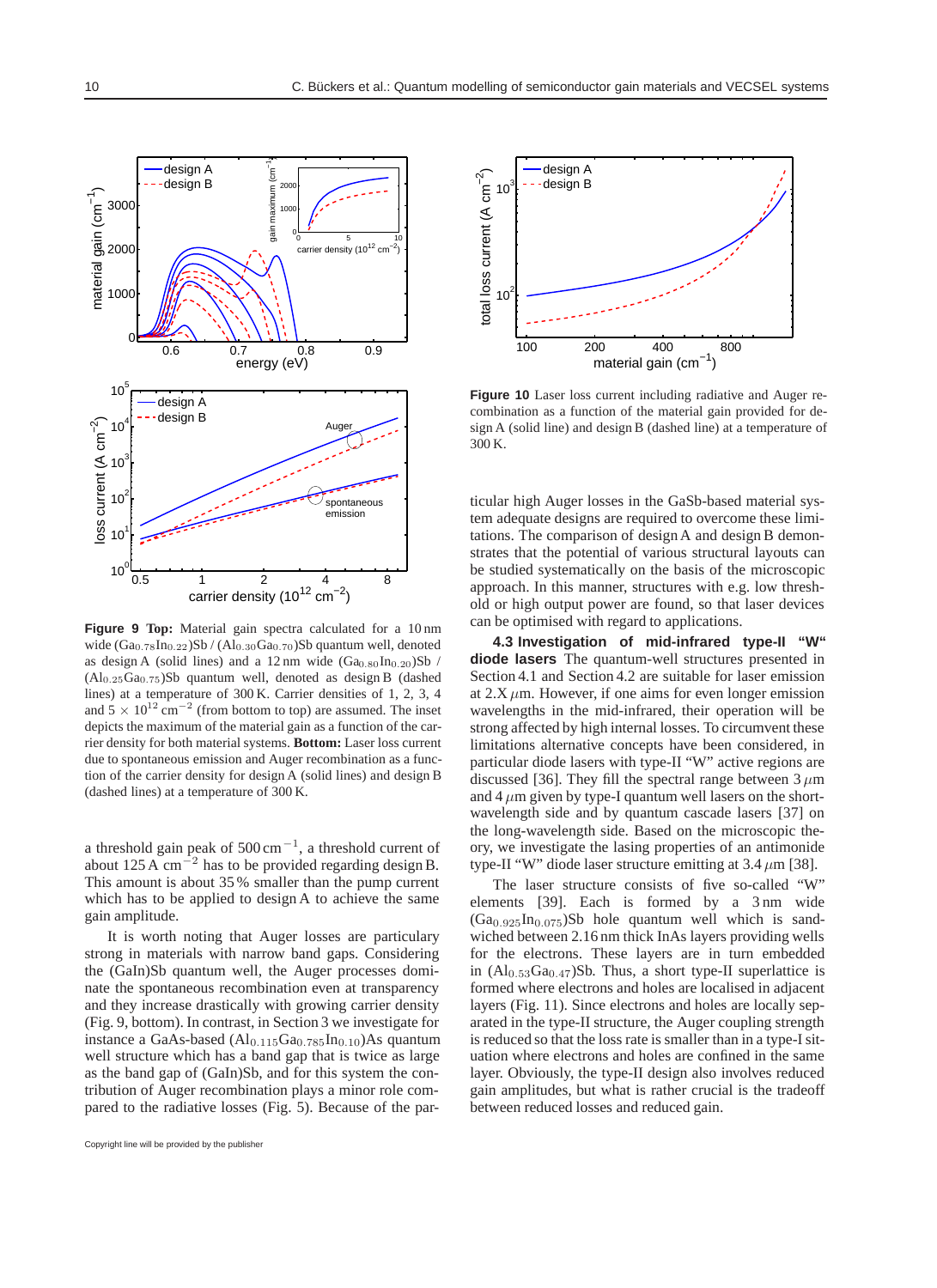

**Figure 11** Confinement potential for electrons (black, thick line) and heavy holes (gray, thick line) in the "W" element of the laser structure, which is formed by a layer sequence of InAs /  $(Ga_{0.925}In_{0.075})Sb / InAs / (Al_{0.53}Ga_{0.47})Sb$ . The thinly plotted curves indicate the lowest electron and the lowest hole confinement wave function respectively. The corresponding energy levels are marked as dashed lines.

By evaluating the laser gain and the laser losses microscopically, we predict the threshold current of the laser diode in a temperature range between 80 K and 300 K. The results are in quantitative agreement with the experiment and a considerable increase of the threshold current with growing temperature is observed [38]. Through the microscopic analysis this behaviour can be attributed to a thermally reduced gain amplitude which involves higher threshold carrier densities and thus higher loss currents. In contrast, the Auger coefficient is found to be nearly temperature independent.

**5 (GaIn)(NAs)-based material system** After first reports of an increasing redshift of the band-edge luminescence with increasing nitrogen content in 1992 [40], (GaIn)(NAs) has been under intense investigation for its potential application as a GaAs-based laser material at telecommunication wavelengths. The most widely known specialty of  $(GaIn)(NAs)$  and related materials is the huge, composition-dependent bandgap bowing which also accounts for the unexpectedly small bandgap. The intricate band structure may be described by the anticrossing model [41–43] where the nitrogen atoms are identified with an impurity band interfering with the conduction band. The resulting anticrossing pushes the conduction band edge to lower energies. In the formalism of **k**·**p**-theory, the anticrossing model corresponds to an extension of the  $8\times 8$  to a  $10 \times 10$  **k** $\cdot$ **p**-matrix.

**5.1 Characterisation of (GaIn)(NAs) structures** In order to use (GaIn)(NAs) material to its maximum potential, it has to be characterised thoroughly. However, being a long wavelength material grown on GaAs, a number of characterisation measurements are hampered by substrate absorption. Photomodulated reflectance [44–46] offers a possibility to sensitively measure optical spectra



**Figure 12** Calculated (solid line) and measured (dotted line) photomodulated reflectance spectra at a temperature of 300 K for a structure consisting of 9.4 nm wide (In<sub>0.23</sub>Ga<sub>0.77</sub>)As quantum wells between 35 nm wide Ga(N<sub>0.0048</sub>As<sub>0.9952</sub>) barriers. The calculated absorption spectrum (dashed line) is vertically displaced for clarity. Taken from [47].

without substrate interference. This enabled a study of the type-I-type-II transition in a series of InGaAs-GaN<sub>x</sub>As<sub>1−x</sub> samples. Four samples with nitrogen contents  $x=0.48\%$ , 0.72%, 1.25%, and 2.2% were investigated [47].

Photomodulated reflectance experiments are performed by varying a modulation pump between zero and a small value while measuring the change in reflectance with the help of a probe beam. The microscopic simulation of photomodulated reflectance is not straightforward because the mechanism causing the reflectance change is largely unknown. Our calculations were performed by determining the difference between two spectra at slightly varying densities. It is widely assumed that the modulation signal is caused by a change in electric field in the sample due to local charge inhomogeneities. We model these effects by solving Poisson's equation but find the signals dominated by the pump-induced density change rather than the electric field.

Figure 12 shows a calculated absorption spectrum (dashed line) for a series of three 9.4 nm wide  $(In_{0.23}Ga_{0.77})As$  wells between 35 nm wide  $Ga(N_{0.0048}As_{0.9952})$  barriers and the corresponding calculated photomodulated reflectance signal (solid line). For comparison, the experimental curve is also shown. Looking at the two theory curves for absorption and photomodulated reflectance, we remark that the peak absorption energies are approximately given by the zero crossings of the differential signal. The calculation reproduces the main features of the experiment even without any line fitting parameters. The only adjustable quantity is the disorder-induced inhomogeneous broadening which was set to 6.7 meV to model the experiment.

Figure 13 extends the theory-experiment comparison to include four samples with different nitrogen contents in the barriers,  $x=0.48\%$ ,  $0.72\%$ ,  $1.25\%$ ,  $2.2\%$ . For all cases, the main features are clearly reproduced. Some transitions are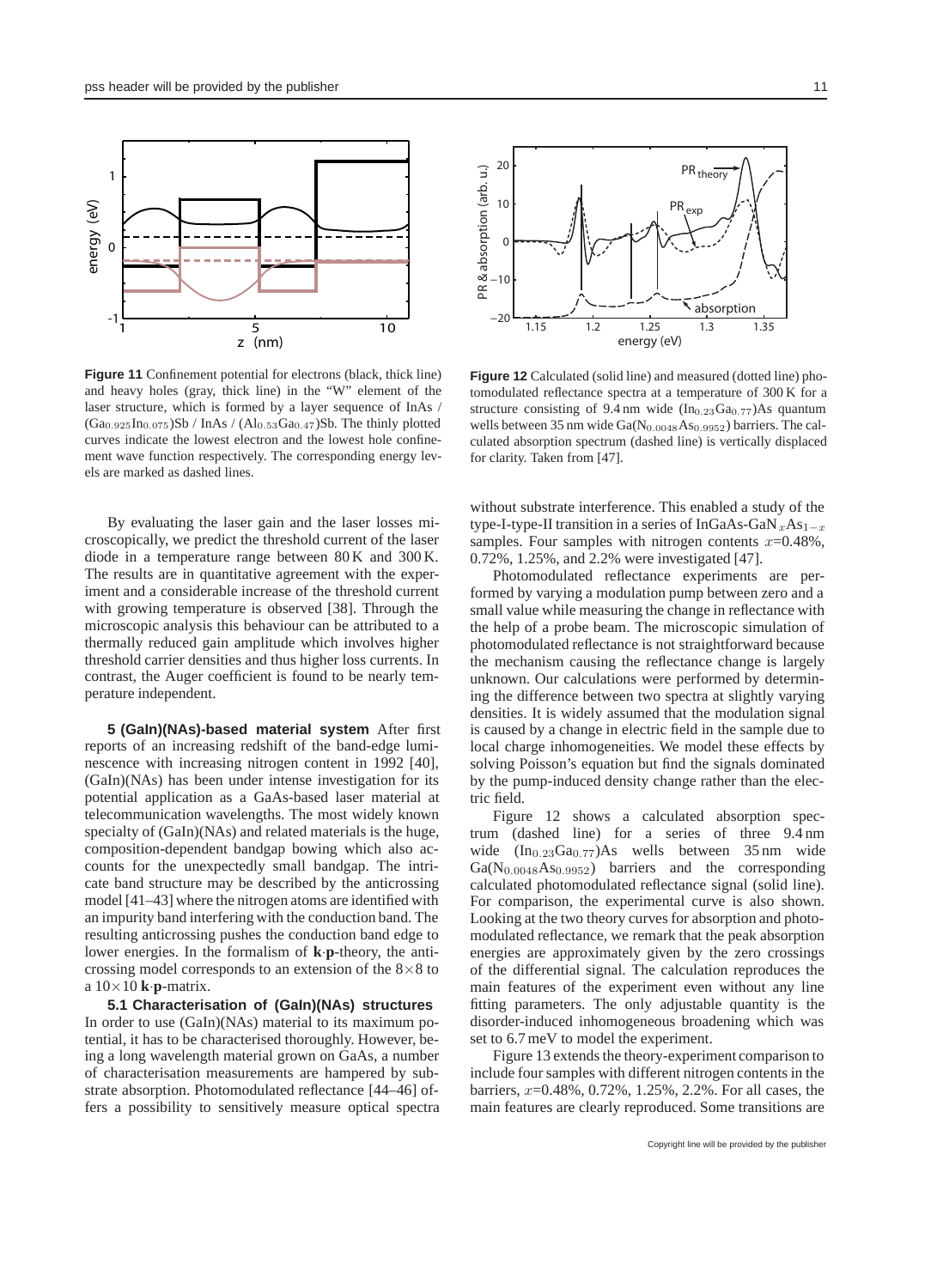

**Figure 13** Calculated (solid lines) and measured (dashed lines) photomodulated reflectance spectra for the four samples investigated here. The nitrogen content in the barriers varies from  $x=0.48\%$ , 0.72%, 1.25%, to 2.2%. A type-I-type-II-transition can be shown to occur between  $x=0.72\%$  and  $x=1.25\%$ . The spectra are vertically displaced for clarity. Taken from [47].

less pronounced in the experiment, probably due to sample inhomogeneities. Regarding the lowest transition, we see it move to lower energies and lose oscillator strength from  $x=0.48\%$  to  $x=0.72\%$  and attribute this effect to the decreasing electron confinement. For the  $x=1.25%$ -structure the transition has vanished as a result of the type-I-type-II-transition with rising nitrogen content. In Ref. [47], this transition was further illustrated using a combination of experimental methods.

These spectra are an example of a wide range of experiments in (GaIn)(NAs) which can be modelled by microscopic theory. Further works in this area may be found in Ref. [8,48,49].

**5.2 Towards 1.55**  $\mu$ **m** In recent years, the growth of high quality (GaIn)(NAs) material emitting at a wavelength of  $1.55 \mu m$  has increasingly become attainable. Even though progress has been slow due to the high indium and nitrogen contents involved, relatively low threshold lasers beyond 1.55  $\mu$ m have been demonstrated [50]. A major improvement in growth outcome may be achieved by the addition of antimony [51–55].

Our microscopic model allows us to consider the gain and loss properties of (GaIn)(NAs) in the entire 1.3–  $1.55 \mu m$  range independent of any growth issues [56], addressing the question whether the degrading of optical properties at higher wavelengths is an intrinsic or a material quality related phenomenon. Figure 14 shows the intensity gain at  $1.3 \mu$ m (solid lines) and  $1.55 \mu$ m (dotted lines) in a quantum well structure containing 40 % indium. The nitrogen content was varied from 0.55% to 2.3% in order to change the emission wavelength.

(GaIn)(NAs) being a quaternary material, different compositions may be used to achieve emission at a specific wavelength. Samples with different indium and nitrogen contents but emitting at the same wavelength are also com-



**Figure 14** Intensity gain at 1.3  $\mu$ m (solid lines) and 1.55  $\mu$ m (dotted lines) for a quantum well structure containing 40 % indium. The dashed and dash-dotted lines show the effect of different strain which may be achieved by varying both indium and nitrogen content, but keeping the emission wavelength constant. The dashed line corresponds to an unstrained sample. Obviously, the gain is much broader, and correspondingly the required carrier density is almost twice as high.

pared in Fig. 14. The dashed and dash-dotted lines show the effect of different compositions at a constant emission wavelength of  $1.3 \mu$ m. For instance, the dashed line corresponds to an unstrained sample. Obviously, the gain is much broader, and correspondingly the required carrier density is almost twice as high as for the 40% indium structure. To illustrate this dependence, we investigate two series of materials:

- A **Constant indium:** The indium content is kept at 40%, the wavelength is varied by changing the nitrogen content.
- B **Constant strain:** The strain is kept constant by varying both indium and nitrogen content.

Figure 15 shows the carrier density necessary to obtain a certain peak gain for the two material series at  $1.3 \mu$ m and  $1.55 \mu$ m. As discussed before, the density is lower for the highly strained samples with 40% indium content ( $e_{xx}$ =-2.65% for 1.3  $\mu$ m,  $e_{xx}$ =-2.35% for 1.55  $\mu$ m). This is also visible in the inset which is a magnification of the large figure for small gains.

Having access to the full information in our microscopic calculation, we can explain the effects in detail. The differences in required density are due to the band structure where composition changes induce the following effects:

- 1.Increased energetic separation of nitrogen level and conduction band edge for increased nitrogen content
- 2.Decreased electron mass for reduced nitrogen content and increased indium content
- 3.Split off of light holes due to compressive strain; higher strain raises the heavy hole content of the confined subbands and reduces their effective mass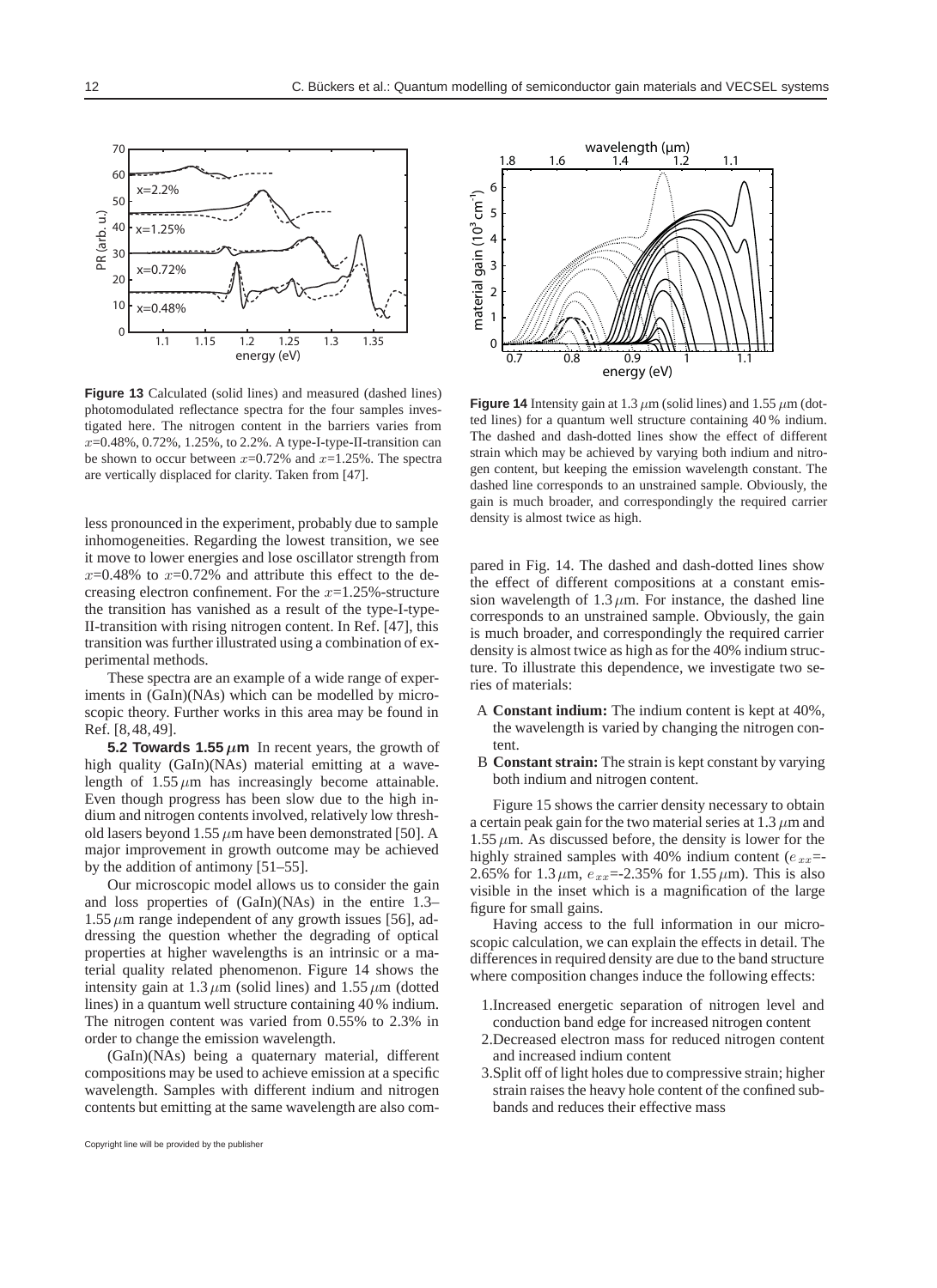

**Figure 15** Carrier density necessary to obtain a certain peak gain for the two material series at 1.3  $\mu$ m and 1.55  $\mu$ m. Thick lines: Series A, 1.55  $\mu$ m (dotted) and 1.3  $\mu$ m structure (solid). Thin lines: Series B, 1.55  $\mu$ m (dash-dotted) and 1.3  $\mu$ m structure (dashed). The inset is a magnification of the large figure for small gains.



**Figure 16** Ratio of total loss current to peak gain. For the monomolecular loss, a monomolecular recombination time of 1 ns is assumed.

Comparing series A and B in the light of the above bandstructure dependencies, we remark that effect (2) and (3) lead to the observed higher gain for a given density for series A, while effect (1) weakens this phenomenon. In this quaternary material, one must thus strive to include as much strain as possible while still maintaining a high material quality.

Next, we microscopically calculate losses by Auger and spontaneous emission processes. Being a long wavelength material, Auger processes clearly dominate [56]. In order to identify the gain region where the excitation of the quantum well is most efficiently turned into light amplification, we divide the total loss current  $J_{\text{tot}}$  =  $J_{\text{mono}} + J_{\text{sp}} + J_{\text{aug}}$  by the peak gain. Here,  $J_{\text{mono}}$ ,  $J_{\text{sp}}$ and  $J_{\text{aug}}$  are loss currents by monomolecular, spontaneous and Auger recombination, respectively. The monomolecular contribution is caused by non-radiative recombination processes at defect states and thus, basically depends on the quality of the material. The corresponding loss current

is given by  $J_{\text{mono}} = e\tau^{-1}\rho$ , where *e* is the unit charge,  $\tau = 1$  ns is a typical decay time in a (GaIn)(NAs) laser for 1300 nm emission [57], and  $\rho$  is the carrier density. The loss/current ratios show a clear minimum between 1000 and 2000 cm*−*<sup>1</sup> which is thus the optimum operation range for a laser.

In multi-quantum-well structures a reduction of losses can be achieved if the total number of quantum wells is adjusted such that the individual quantum wells operate in the optimum range. Pumping the quantum wells too hard, i.e. outside this regime, causes strong and dominant Auger losses. By contrast, close to the transparency point of the quantum well there are considerable monomolecular losses compared to a small gain.

**5.3 Disorder in (GaIn)(NAs)** So far, we included disorder effects only phenomenologically via inhomogeneous



**Figure 17 Top:** Temperature-dependent photoluminescence calculated assuming bound excitons hopping in a disordered environment with an exponential distribution of states. The temperature varies from 0 K to 110 K in steps of 10 K. Crosses indicate the maxima of the photoluminescence signal. The dashed line is a guide to the eye. For the calculation, we used the following parameters:  $N_0 \alpha^2 = 0.6$ ,  $\epsilon_0 = 10$  meV,  $\tau_0 \nu_0 = 2.0 \times 10^4$ . **Bottom:** S-shape in the temperature-dependent Stokes shift. The phenomenon may be observed experimentally in (GaIn)(NAs) [58– 62] and serves as an indicator of exciton hopping behaviour. The dashed line is a guide to the eye.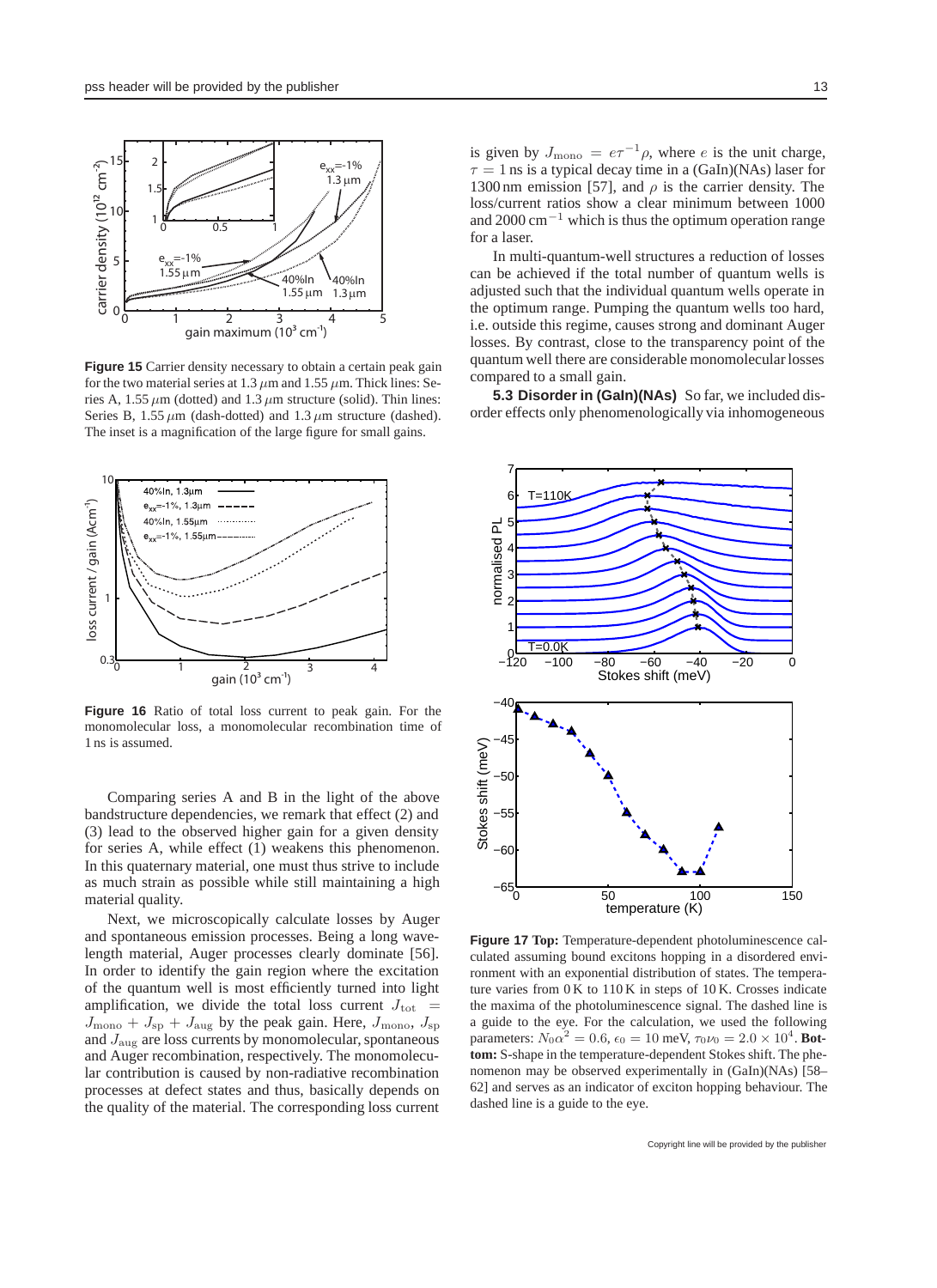broadening. Even though this approach is appropriate for relatively homogeneous materials other systems, especially quaternaries may suffer from more serious disorder effects due to alloying and interfaces. For a thorough theoretical treatment of disorder, different regimes must be distinguished. At room temperature and especially in the high density case discussed in Section 5.2, many-body effects rather than disorder dominate the signal. The opposite limit is the low temperature, low density regime where experimentally, strong disorder signatures are observed [58–62], in particular the so-called S-shape behaviour of the photoluminescence energy and thus the Stokes shift. The effect consists of a non-monotoneous temperature-dependency, showing first a redshift, then a blueshift with rising temperature. The phenomenon is well-known in other materials [63,64] and can be modelled in the framework of hopping of bound excitons in a tail of localised states inherent to (GaIn)(NAs) [62,65] by employing the kinetic Monte Carlo algorithm suggested in Ref. [66]. A simulation of excitons hopping in a manifold of localised states with the exponential energy distribution

$$
g(\epsilon_0) = \frac{N_0}{\epsilon_0} \exp\left(\frac{\epsilon}{\epsilon_0}\right) \tag{2}
$$

is performed. Here,  $N_0$  is the concentration of localised states. For the energy scale  $\epsilon_0$  of the band tail in  $(GaIn)(NAs)$ , a typical value of 10 meV is used [62,65]. The phonon-assisted exciton hopping rate  $\Gamma_{ij}$  from state  $i$  to state  $j$  is determined by the Miller-Abrahams expression [67]

$$
\Gamma_{ij} = \nu_0 \exp\left(-\frac{2r_{ij}}{\alpha} - \frac{\epsilon_j - \epsilon_i + |\epsilon_j - \epsilon_i|}{2kT}\right) \tag{3}
$$

where  $\nu_0$  is the attempt-to-escape frequency, which is usually of the order of  $10^{13}$  s<sup>−1</sup>,  $r_{ij}$  is the distance between the localised sites i and j with energies  $\epsilon_i$  and  $\epsilon_j$ , respectively,  $\alpha$  is the localisation length, k is Boltzmann's constant and  $T$  is the temperature. We use the following parameters in our calculation:  $N_0 \alpha^2 = 0.6$  and  $\tau_0 \nu_0 = 2.0 \times 10^4$  corresponding to the exciton lifetime of  $\tau_0 = 2.0$  ns.

Figure 17 (top) shows the calculated photoluminescence spectrum assuming the exponential density of states given by Eq. 2. For low temperatures, excitons hop to their adjacent local minimum before recombining. With rising temperature, they become more mobile and are enabled to find deeper states within a wider distance to their original location, thus redshifting the luminescence. Finally, for temperatures on the order of  $\epsilon_0/k$ , the photoluminescence spectrum increasingly mirrors the density of states [66]. In Fig. 17 (bottom) we display the temperature-dependent Stokes shift. The typical S-shape is clearly observable. The observation of the same trends as in experiments [62,65] indicates that the low-temperature photoluminescence in (GaIn)(NAs) is dominated by disorder effects.

**6 Ga(AsSb)-based emitters at 1.3** *µ***m** Ga(AsSb) compounds constitute an alternative to the dilute nitride (GaIn)(NAs) material system in the domain of GaAs-based emitters operating at  $1.3 \mu$ m. The material has already been used in vertical-cavity surface-emitting laser (VC-SEL) systems [68], however, to fully explore the possibilities and to optimise the structural designs, the material system needs to be characterised in detail.

For a long time the band alignment of Ga(AsSb) embedded in GaAs for antimony concentrations of about 35%, which are required to achieve emission at  $1.3 \mu m$ ,



**Figure 18 Top:** Calculated absorption spectra for the 7 nm wide Ga(As<sub>0.64</sub>Sb<sub>0.36</sub>) quantum well with 6 nm wide GaAs spacers on both sides surrounded by  $(Al_{0.25}Ga_{0.75})As$  barriers in the fieldfree case (solid line) and for an electric field of  $15 \text{ kV cm}^{-1}$ (dashed line) at a temperature of 30 K. The bars indicate the optical strength of the various interband transitions. The electroabsorption spectrum is obtained by calculating the difference between the two absorption spectra (dash-doted line) and is vertically shifted for clarity. **Bottom:** Comparison of experimental (dashed line) and theoretical (solid lines) electroabsorption spectra. The calculations are for different band offset situations and are vertically displaced. Obviously, the best agreement between experiment and theory is achieved for the 40 meV type-II offset, which means a spatially indirect confinement potential. The experiment was done by G. Blume, P. J. Klar, and G. Weiser at the Philipps-University Marburg. [73]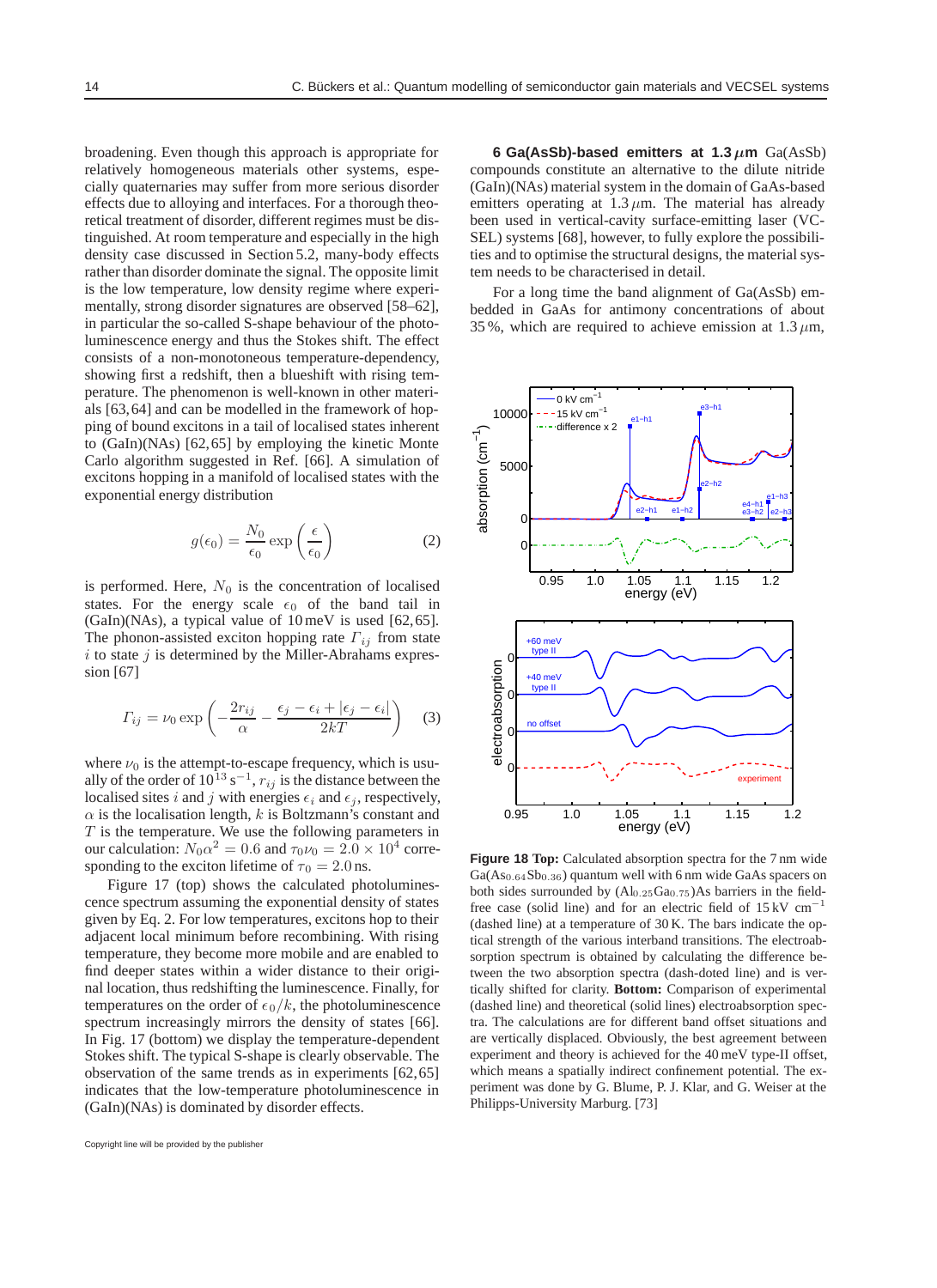has remained an unresolved question. In fact, it was controversially discussed whether the structure is either type-I, where electrons and holes are confined in the Ga(AsSb) layer, or type-II, where electrons and holes are spatially separated in adjacent layers [69,70]. As our microscopic analysis allows for a detailed analysis of the optical spectra, the controversial discussion on the confinement potential can finally be clarified.

For this purpose we investigate a series of Ga(AsSb) / GaAs / (AlGa)As quantum-well structures by electroabsorption. The samples consist of a 7 nm wide  $Ga(As<sub>0.64</sub>Sb<sub>0.36</sub>)$  single quantum well with GaAs spacers of varying width (0, 1, 2, 3, 6, 9 nm) on either side which are in turn placed within  $(Al_{0.25}Ga<sub>0.75</sub>)As barrier$ layers [71]. In Section 5.1, we discuss the suitability of photomodulated reflectance investigations for the characterisation of quantum well structures; here we employ the electroabsorption method which is an adequate modulation technique as well. Experimentally, a square wave voltage is applied to the sample while the field-induced change in absorption is measured [72]. In order to analyse and interpret the resulting spectra which are non-trivial in general, we calculate absorption spectra for two different electric fields applied in growth directions. Subtracting these two spectra from each other yields the electroabsorption signal. Due to the field-induced change of the oscillator strength, higher order quantum well transitions are also sensitively revealed (Fig. 18, top). Hence, the modulation technique is especially useful for the characterisation of critical structural parameters.

The microscopic simulations demonstrate that the conduction band offset between Ga(AsSb) and GaAs is the most sensitive parameter for the line shape. Through the comparison of calculated spectra for different offset situations with experimental data we can conclude a spatially indirect confinement potential with a conduction band offset of  $40 \pm 20$  meV (Fig. 18, bottom). In that case, the line shapes of both the first and the second resonance (around 1.04 eV and 1.12 eV respectively) are quite well reproduced, and their spectral distance matches the experiment. The conclusion is verified by the investigation of electroabsorption spectra for different external electric fields and for further samples [73,74].

**7 Nonequilibrium effects** The characterisation of active materials and in particular the VECSEL properties presented in the previous sections result from a stationary laser description with a quasi-equilibrium gain medium approach. However, the assumption of quasi-equilibrium carrier distributions disregards the effects of spectral hole burning and, in the case of optically in-well pumped devices, the bleaching of the absorption due to pump-induced blocking. Additionally, the effect of an enhanced carrier temperature compared to the lattice system is often neglected. Both, the nonequilibrium carrier distribution and the elevated carrier temperature, cause higher latent carrier

density and thus reduce the laser efficiency. Moreover, the active mirror heats up too, causing the so-called thermal rollover [5,75–77].

To address nonequilibrium aspects, we could use the full semiconductor Bloch equations. However, since this requires excessive numerical calculations, we often resort to a systematically simplified approach. To separate the impact of the nonequilibrium carrier distributions from the heating effects of the mirror, we assume optimal heat conductivity to the external heatsink. Thus, the lattice temperature of the active material is kept constant. Dynamical temperature changes involve additional solutions of the heatconduction equations, which are numerically feasible but excluded here for simplicity.

As already introduced and used in the previous sections, the description of the dynamic response of the laser device is performed in terms of equations of motion for the quantum well polarisation. However, in order to monitor the correct carrier distributions resulting from the continuous generation and recombination of carriers in the laser, additional microscopic equations of motion for the carriers have to be solved selfconsistently with the polarisation equations. The higher order Coulomb correlations occurring in the equations can be treated microscopically yielding the precise dynamics of carrier creation and scattering [8]. This scattering is of an elementary nature for the description of the nonequlibrium carrier dynamics since the pump energy has to be higher than the laser energy. Thus, carriers injected with high pump energy  $\hbar\omega_{numn}$  in the band have to scatter down to the band minimum where they can recombine stimulatingly.

The drawback of the rigorous scattering treatment [8] is the needed numerical effort resulting in very long calculation times for the accurate laser dynamics. As a shortcut, we developed a scattering rate approach [78] with structural, temperature, density, and pump-energy dependent scattering rates. We use this method in combination with a dephasing time approach for the polarisation, yielding sufficiently fast numerics for the laser simulation. We have to underline at this point, that the predictivity of this model crucially relies on the correct scattering and dephasing times, which therefore have to be calculated separately with the full microscopic theory. The carrier losses due to spontaneous emission and Auger processes are calculated via the microscopic theory already introduced in Section 2. Hence, the scattering-rate model preserves the microscopic nature of our approach but sacrifices the full selfconsistency in order to allow for significant reductions in computation time.

The model system under investigation is an (InGa)As-based VECSEL with a design wavelength of  $\lambda_{laser}$  =1045 nm. We assume an active region consisting of 14 ( $In_{0.21}Ga_{0.79}$ )As quantum wells with 8 nm thickness grown on a 26.5 double layer GaAs / AlAs Bragg mirror. The wells are arranged in a resonant periodic gain configuration with  $(Al_{0.06}Ga_{0.94})$ As barriers.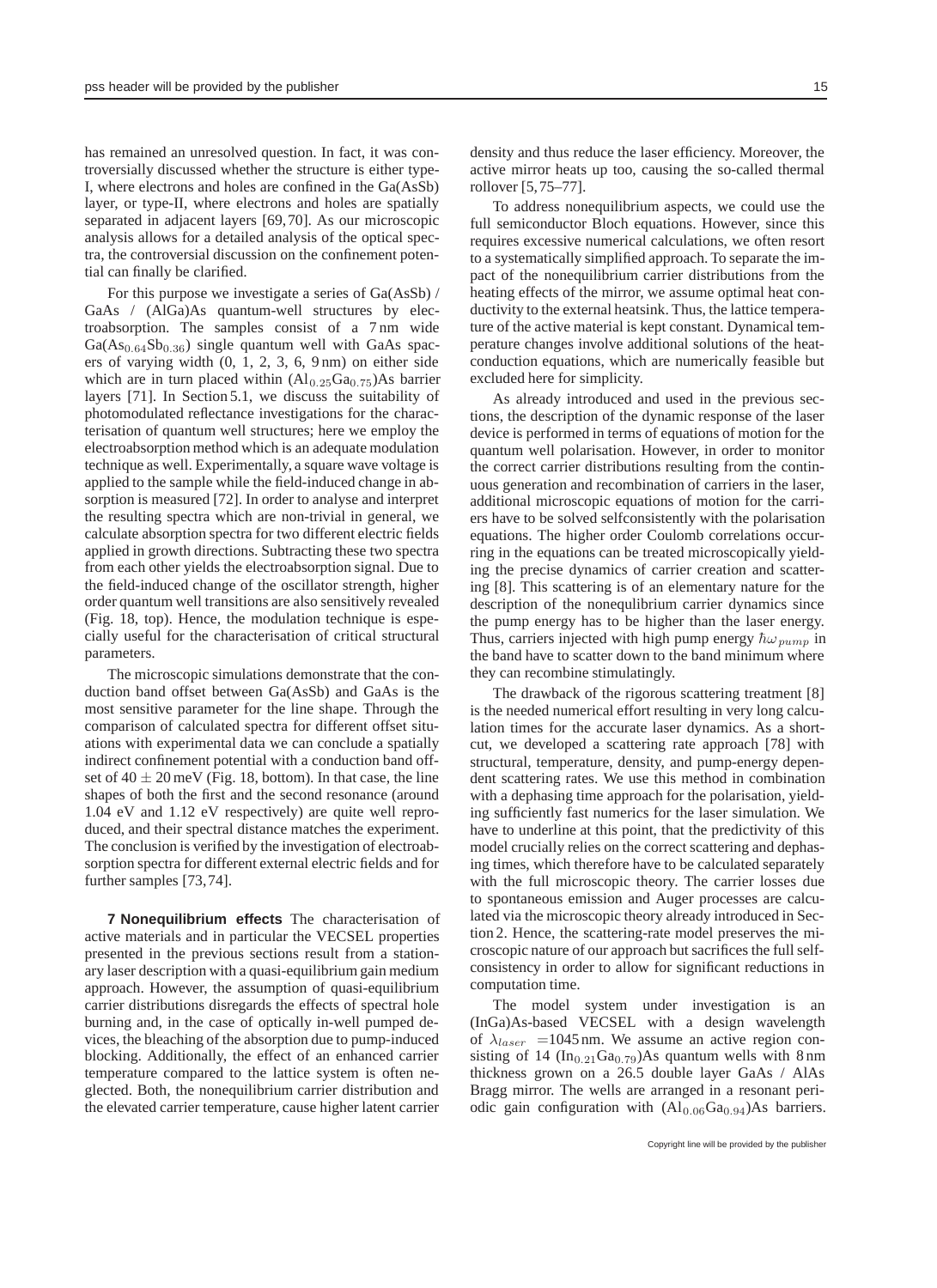

**Figure 19** Quantum well absorption spectra calculated with the semiconductor Bloch equations for different equilibrium carrier distributions and a carrier temperature of 305 K. The plotted densities are (from gray to black):  $5 \times 10^{11}$ cm<sup>-2</sup>,  $1 \times 10^{12}$ cm<sup>-2</sup>  $2 \times 10^{12}$  cm<sup>-2</sup>,  $3 \times 10^{12}$  cm<sup>-2</sup>, and  $4 \times 10^{12}$  cm<sup>-2</sup>. The shaded area indicates the linear absorption of the quantum well.

An (AlGa)As cap layer finishes the active mirror which is then arranged with the external outcoupling mirror in a linear resonator geometry. For the calculations, an external mirror reflectivity of 98% is assumed.

The computed equilibrium absorption spectrum of the active material is shown in Fig. 19 for different carrier densities. Here, two conduction and five valence bands have to be taken into account to cover the spectral range from the quantum well band gap to the fundamental gap of the barrier, i.e. 1.55 eV. The shaded area in Fig. 19 is the linear absorption spectrum with clear excitonic signatures of the dipole transitions between the different bands under consideration. For higher densities, starting from 5×1011cm*<sup>−</sup>*<sup>2</sup> (dark gray) to 4×1012cm*<sup>−</sup>*<sup>2</sup> (black), the excitonic signatures wash out and reveal gain in the vicinity of the bandgap for sufficient large carrier density.

Our calculations show that carrier densities around 2 × 10<sup>12</sup>cm<sup>−2</sup> are necessary for laser operation. Here, a strong wavelength dependence of the quantum well absorption is visible, especially a strong reduction of absorption below 915 nm due to the Pauli blocking of the resident carriers (cf. Section 3.4).

The description of the laser is completed by a wave equation for the electrical field in the cavity. Together with the semiconductor Bloch equations, we get the Maxwell-Semiconductor Bloch Equations (MSBE), which allow for the modelling of the coupled electronic and optical features of the laser [79]. In the description of the pump field, we neglect the spectrally dependent reflection of the dielectric structure to directly monitor the impact of the nonequilibrium on the power characteristics. However, including these effects would just alter the pump-absorption efficiency to a product with this reflectivity (cf. the discussion of Section 3.4).

**7.1 Optical in-well pumping** In addition to the discussion in Section 3, the strong wavelength dependence of the quantum well absorption plays a crucial role for the choice of the optimal pump-wavelength  $\lambda_{pump}$  for high power application. On the one hand side, a low pumpenergy is desirable, due to the dependence of the internal conversion efficiency of the VECSEL on the quantum defect  $\eta_{QD} = \lambda_{pump}/\lambda_{laser}$  [7]. A high internal efficiency means low thermal losses and therefore less heat generation leading to in principle higher possible output powers. On the other hand, the absorption efficiency  $\eta_{abs}$  drops with reduced pump energy as depicted in Fig. 19. Thus, the total efficiency  $\eta = \eta_{abs} \eta_{QD} \eta_{out}$  with the outcoupling efficiency  $\eta_{out} = \ln R_2 / \ln R_1 R_2 T_{loss}$  [7] of the device is reduced. Here,  $R_1$ ,  $R_2$  are the reflectivities of the Bragg and external mirror, and  $1 - T_{loss}$  the optical round trip transmission loss in the device. For high power applications, this drawback of reduced pump absorption can be compensated by more complicated pump geometries, i.e. a recycling of the reflected pump light, see e.g. [22].

The calculated steady state VECSEL emission intensity of the quantum-well pumped device is shown in Fig. 20 (a) for incident pump intensities of  $280 \text{ kW/cm}^2$ ,  $437 \text{ kW/cm}^2$ , and  $984 \text{ kW/cm}^2$ . Here, the wavelength dependence of the absorption spectrum (Fig. 19) is resembled as anticipated: for a pump wavelength below 920 nm, the emitted intensity shows only a weak dependence on the actual pump wavelength. Above 920 nm, the pump absorption drops due to the phase space filling. Hence, the creation of carriers due to the pump and thus the emission is reduced.

Corresponding to the emission intensity, the carrier temperatures and the steady-state carrier density show a strong wavelength dependence, as shown in Fig. 20 (b). The carrier temperatures are defined as the temperatures of the Fermi-Dirac distributions of the scattering rate approach and thus are a measure of the mean energy of the particles in the corresponding bands. As depicted in Fig. 20 (b), the carrier temperatures of electrons and holes deviate from each other. This is a consequence of the particular bandstructure. The plasma temperature  $T_{plasma}$ , plotted as the solid black line in Fig. 20 (b), is the mean temperature of all carriers in the quantum well. As already stated before,  $T_{plasma}$  exceeds the lattice temperature, which we set to  $305$  K, for all pump intensities. The increased carrier temperature is strongly influenced by the quantum defect which provides the largest fraction of the total dissipated heat. Consequently, the temperatures basically follow the laser emission of Fig. 20 (a), leading to smeared out Fermi-Dirac distributions. This anticipates that the observed increase of the carrier density Fig. 20 (b, gray line) is a consequence of the carrier temperatures.

The optical pump and the laser emission introduce nonequilibrium effects in the actual shape of the carrier occupations leading to deviations from a Fermi-Dirac distribution. With the MSBE, the full microscopic carrier distributions under lasing conditions are accessible. However, one often is not interested in the complete nonequilibrium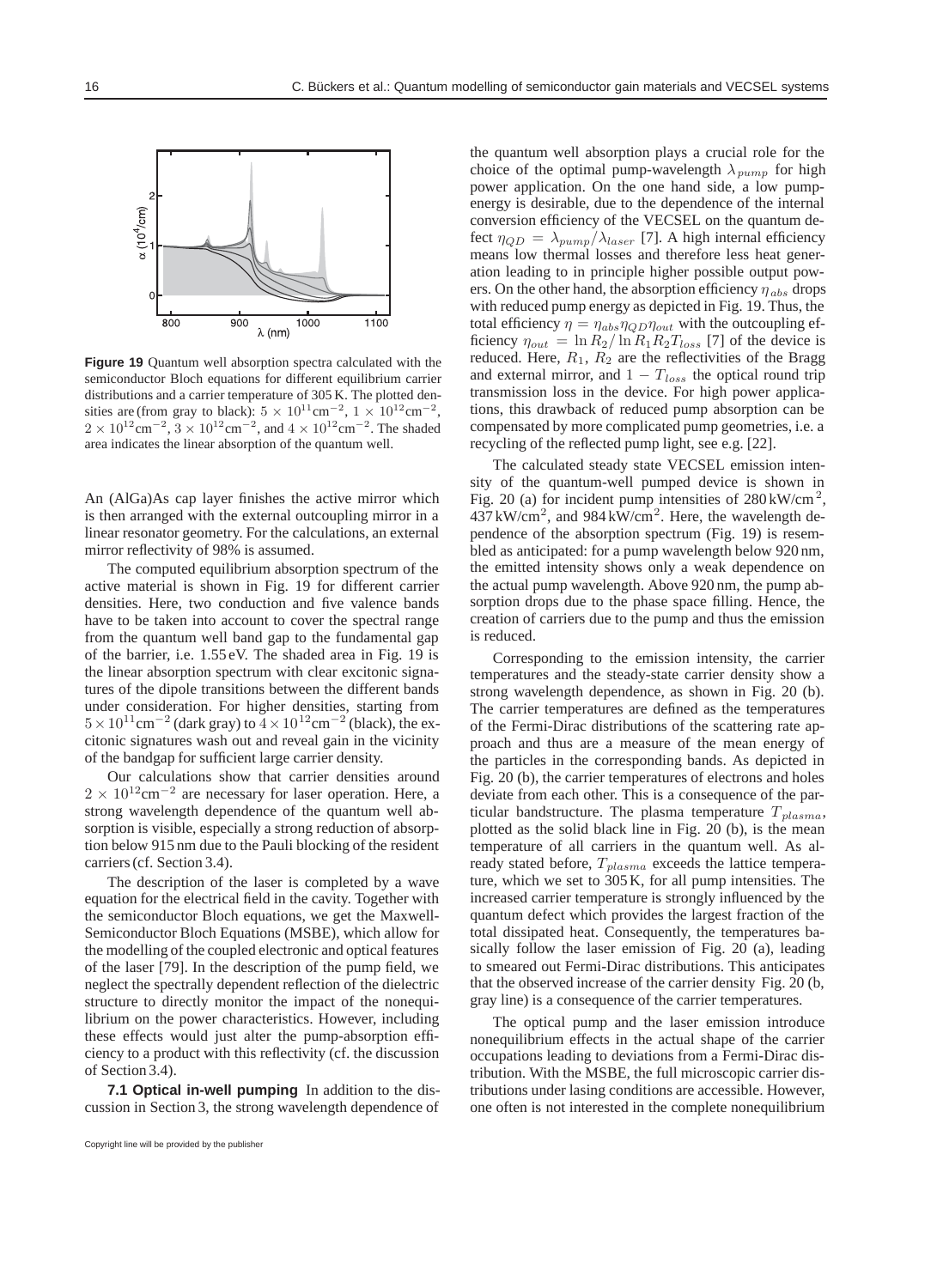

**Figure 20** Steady state VECSEL emission intensity (a), carrier temperatures and densities (b) and nonequilibrium measure  $NGG$  (c,d). The emission intensity in subplot (a) is shown for  $P_{pump} = 280 \,\text{kW/cm}^2$  (red line), 437 kW/cm<sup>2</sup> (black line), and 984 kW/cm<sup>2</sup> (green line), the data in the subplots (b–d) for  $P_{pump} = 437 \text{ kW/cm}^2$ . In subplot (b), the plasma temperature  $T_{plasma}$  (black solid line), the hole temperature  $T<sup>h</sup>$  (black dotted line), the electron temperature  $T<sup>e</sup>$  (black dashed line) and the carrier density (gray solid line) are shown. Subplot (c) shows the nonequilibrium measure  $NEq$  for the two conduction bands (c1: black solid line; c2: black dashed line) and subplot (d) for the five valence bands (v1: black solid line; v2: black dashed line; v3: gray solid line; v4: gray dashed line; v4: gray dotted line).

carrier distribution but likes to have a measurement how "nonequilibrium" the actual carrier distribution is. Therefore, we introduce a quantity

$$
NEq = \frac{1}{2} \frac{\int |n_{\nu}(k) - f_{\nu}(k)| k dk}{\int n_{\nu}(k) k dk}
$$
(4)

such that  $NEq$  is a measure of the relative portion of all carriers in the NEq carrier distribution  $n_{\nu}(k)$  in band  $\nu$ which deviate from the Fermi-Dirac distribution  $f_{\nu}(k)$  at temperature  $T^{e,h}$  of that band.

In subplots (c,d) of Fig. 20, the quantity  $NEq$  is plotted for both conduction bands (c) and for the five valence



**Figure 21** Power characteristic (a,e), plasma temperature (b,f), carrier density (c,g), and  $NEq$  (d,h) for quantum well pumped VECSEL with  $\lambda_{pump}$  = 859 nm (green line), 923 nm (black line), and 958 nm (red line). The left column (a–d) is plotted versus the incident pump power, the right column (e-h) versus the absorped pump power. In (a,e), the power characteristics for equilibrium carrier distributions with T*plasma* = T*lattice* for  $\lambda_{pump} = 923$  nm are shown for comparison (shaded areas).

bands (d), revealing that up to two percent of the carriers are in states that would not be populated with the statistic distribution. Again, the examined quantity follows roughly the dependence of the output intensity with respect to the pump energy. However, differences in  $NEq$  between the band types on the one hand and the subband index on the other hand are visible. This is a result of the particular dipole matrix elements for the band to band transitions and the particular subband structure.

The deviations of the carrier distributions from the statistical shape are such that the occupation probability around  $k = 0$  is reduced due to the stimulated recombination of carriers. This is called kinetic hole burning. For inwell pumped systems, the carrier occupation for momenta corresponding to the pump wavelength is increased. The latter effect causes an additional reduction of the pump absorption while the spectral hole burning reduces the material gain. The gain reduction is then compensated by an increase in the over-all carrier density.

The resulting power characteristics for the pump wavelengths of 958 nm, 923 nm, and 859 nm (dashed lines in Fig. 20 a) are shown in Fig. 21 (a). Here, a clearly sublinear dependence between pump and emission can be observed for all wavelengths. This can be nicely seen in the comparison with the equilibrium power characteristic, where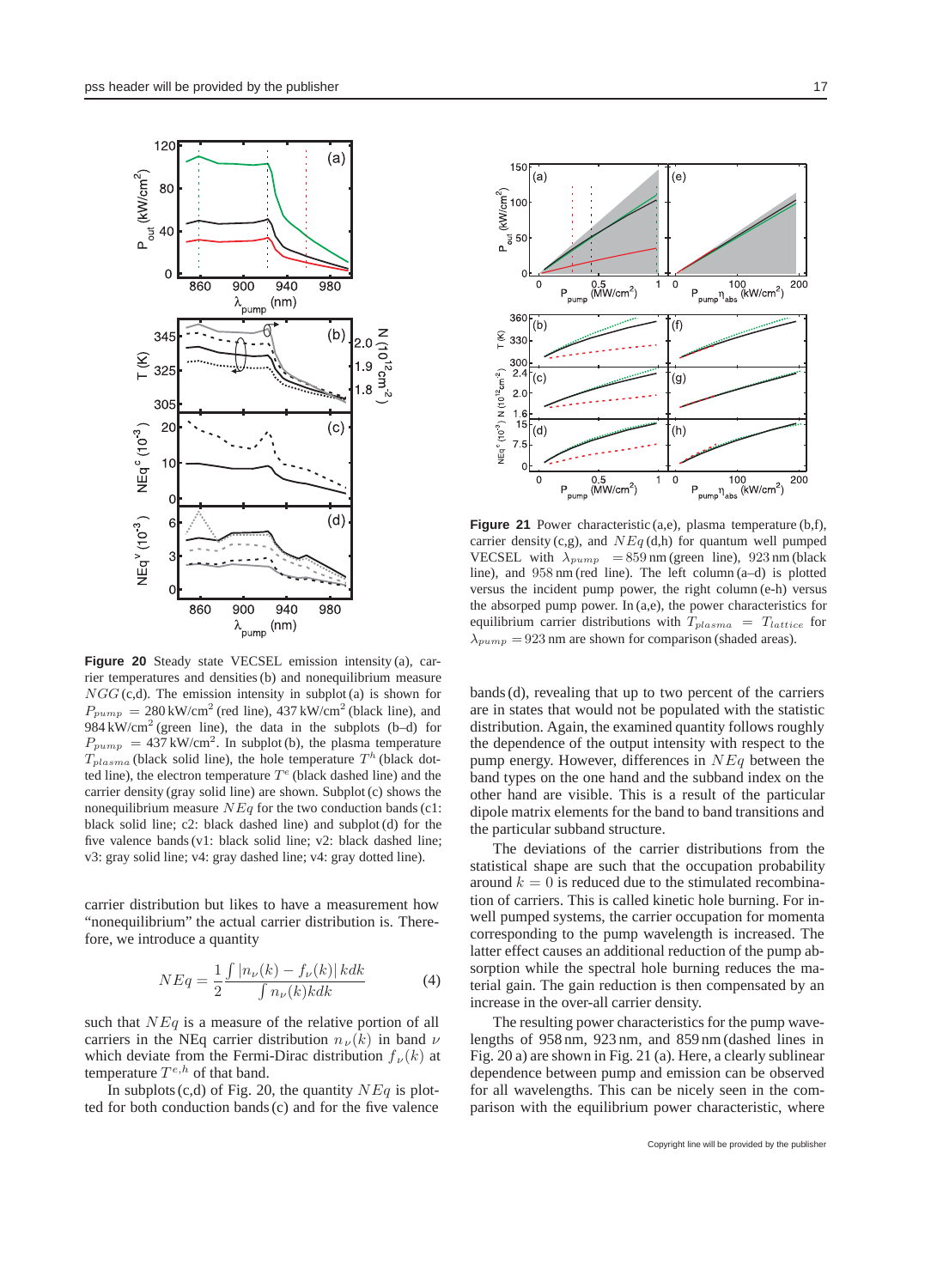$T_{carr}$  =  $T_{latt}$ . The latter one is shown exemplarily in Fig. 21 (a) for  $\lambda_{pump} = 923 \text{ nm}$  as shaded line. The observed deviations in the slope efficiencies for the different pump wavelengths are a consequence of the spectral dependence of the pump absorption.

Subplots (b–d) present the corresponding plasma temperature, carrier density and  $NEq$  for the first conduction band. In analogy to the wavelength considerations of Fig. 20, the characteristics of the temperature, density and  $NEq$  follow the laser emission. To separate the nonequilibrium effects on the carrier density causing higher threshold losses from the modified pump absorption, we plot in subplots  $(e-h)$  the same quantities as in  $(a-d)$  as functions of the absorbed pump intensity. Here, the observed sublinearity of the power characteristics is suppressed and the different slope efficiencies virtually vanishes. From this, we conclude, that the primary effect of the elevated carrier temperatures and the nonequilibrium carrier distributions is a reduction of the pump-absorption. Nevertheless, both, temperature increase and nonequilibrium, leads to a density increase which is followed by an increase of the carrier losses and thus results in the remaining sublinearity in Fig. 21 (e). This is supported by the carrier density in subplot (g) being less sublinear than the temperature increase in (f).

**7.2 Optical barrier pumping** To complete our pumping analysis, we apply a barrier pumping scheme to the same VECSEL device. Therefore, the theoretical description has to be extended to the three dimensional barrier system, which is described by two additional bands in parabolic approximation and a bandgap of  $\hbar\omega_{barrier}$  = 1.517 eV or  $\lambda_{barrier} = 817$  nm. The scattering of excited carriers into the wells is modeled by another scattering rate, which we set to 2 ps in agreement with the published data range [80–82]. Due to the fact, that the barrier absorption is less energy dependent, we set  $\lambda_{pump}$  to a constant value of 800 nm. The relatively large barrier width leads to a high absolute absorption. Therefore, the absorbed intensity approximates the incident intensity, i.e.  $\eta_{abs} \approx 1$ .

Figure 22 (a) shows the resulting power characteristic. Here, only very slight deviations from the equilibrium result, indicated by the shaded area, are visible. This is due to the low carrier density in the barriers, leading to a vanishing Pauli blocking of the pump absorption. In subplot (b), the corresponding quantum well carrier density (solid line) and the medium sheet density of the three dimensional barrier density (dashed line) are shown. As in the in-well pumping, the carrier density increases with pump intensity due to the increase of the carrier temperature, as a consequence of the quantum defect. This temperature dependence is shown in subplot (c) as a gray line, displaying the expected higher deviations from the constant lattice temperature than in the in-well pumping case. The black line in (c) corresponds to the  $NEq$  value for the first conduction band. This value is lower in amplitude than the correspond-



**Figure 22** Power characteristics (a), carrier density (b), temperature and  $NEq$  (c) of the barrier pumped system. The shaded area in (a) depicts the equilibrium result, while the solid line corresponds to the full calculation. In (b) the quantum well carrier density (solid line) and the medium barrier sheet density (dashed line) is plotted. Subplot (c) shows the plasmatemperature  $T_{plasma}$  (gray line) and the  $NEq$  (black line).

ing in-well quantity due to the absence of a pump peak in the quantum well carrier distributions.

All in all, quantum-well pumped VECSEL can be expected to show prominent nonequilibrium features which lead to reduced gain amplitudes. As a consequence, one needs stronger pumping to increase the carrier densities which in turn reduces the pump-absorption due to Pauli blocking. Consequently,  $\eta_{abs}$  drops and  $P_{th}$  increases leading to a sub-linear power characteristics even for the ideal case of constant lattice temperature. The comparison of the in-well pumped device with the barrier pumped VECSEL shows that  $NEq$  is less pronounced due to the additional scattering mechanisms in the barriers while carrier temperature and density rise in comparison to the in-well case. The resulting sublinear power characteristic shows only minor deviations from the equilibrium calculation.

**8 Conclusions** In conclusion, a microscopic manyparticle model is evaluated for various gain media used in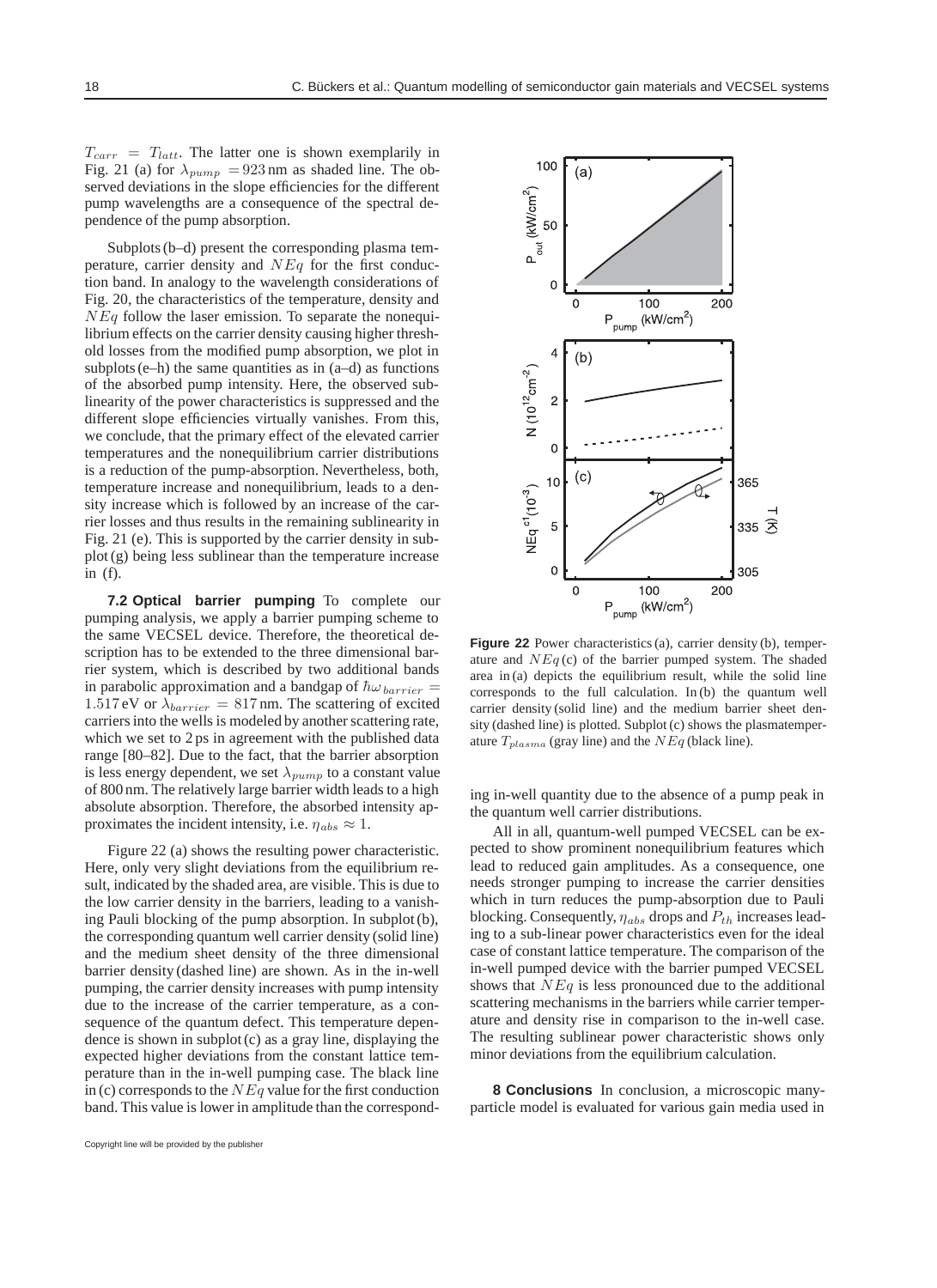semiconductor laser devices. The theory allows us to quantitatively calculate optical material properties such as absorption, gain, luminescence as well as the intrinsic laser loss processes which critically influence the performance of a laser system. The microscopic results can be integrated into laser device simulations. On the one hand, the theory is used to analyse spectroscopic measurements offering an accurate method to characterise specific semiconductor structures and on the other hand, lasing properties may be evaluated including threshold behaviour or power characteristics. In this manner, novel material systems and structures can be studied systematically to explore their applictaion potential and to design optimised semiconductor laser devices.

**Acknowledgements** This work has been supported by the Deutsche Forschungsgemeinschaft (DFG) within the Topical Research Group 483 on "Metastable Compound Semiconductor Systems and Heterostructures", the Bundesministerium für Bildung und Forschung (BMBF), the U.S. Air Force Office of Scientific Research (AFOSR) under contract FA9550-07-1-0573 AFOSR JTO MRI "High Power Laser using Optically Pumped Semiconductor Laser (OPSL) Concepts", and the senior scientist award of the Alexander von Humboldt Foundation. TA and WZ are grateful to John S. Roberts for the growth of the samples and useful discussions.

## **References**

- [1] A. C. Tropper, H. D. Foreman, A. Garnache, K. G. Wilcox, and S. H. Hoogland, J. Phys. D **37**, R75 (2004).
- [2] A. C. Tropper and S. Hoogland, Prog. Quantum Electron. **30**, 1 (2006).
- [3] U. Keller and A. C. Tropper, Phys. Rep. **429**, 67 (2006).
- [4] N. Schulz, J.-M. Hopkins, M. Rattunde, D. Burns, and J. Wagner, Laser Photon. Rev. **2**, 160 (2008).
- [5] S. Calvez, J. E. Hastie, M. Guina, O. G. Okhotnikov, and M. D. Dawson, Laser Photon. Rev. **3**, 407 (2009).
- [6] M. Kuznetsov, F. Hakimi, R. Sprague, and A. Mooradian, IEEE Photon. Techn. Lett. **9**, 1063 (1997).
- [7] M. Kuznetsov, F. Hakimi, R. Sprague, and A. Mooradian, IEEE J. Sel. Top. Quantum Electron. **5**, 561 (1999).
- [8] J. Hader, S. W. Koch, and J. V. Moloney, Solid-State Electron. **47**, 513 (2003).
- [9] J. Hader, J. V. Moloney, and S. W. Koch, IEEE J. Quantum Electron. **41**, 1217 (2005).
- [10] J. Hader, J. V. Moloney, M. Fallahi, L. Fan, and S. W. Koch, Opt. Lett. **31**, 3300 (2006).
- [11] J. Hader, J. V. Moloney, and S. W. Koch, Appl. Phys. Lett. **89**, 171120 (2006).
- [12] C. Bückers, A. Thränhardt, S. W. Koch, M. Rattunde, N. Schulz, J. Wagner, J. Hader, and J. V. Moloney, Appl. Phys. Lett. **92**, 071107 (2008).
- [13] W. W. Chow and S. W. Koch, Semiconductor Laser Fundamentals (Springer, Berlin, 1999).
- [14] Landolt-Börnstein, edited by O. Madelung, Semiconductors - Basic Data (Springer, Berlin, 2nd edition, 1996).
- [15] I. Vurgaftman, J. R. Meyer, and L. R. Ram-Mohan, J. Appl. Phys. **89**, 5815 (2001).
- Singapore, 4th edition, 2004). [17] A. Girndt, F. Jahnke, A. Knorr, S. W. Koch, and W. W. Chow, Phys. Status Solidi B **202**, 725 (1997).
- [18] J. Hader, J. V. Moloney, S. W. Koch, and W. W. Chow, IEEE J. Sel. Top. Quantum Electron. **9**, 688 (2003).
- [19] M. Kira, F. Jahnke, W. Hoyer, and S. W. Koch, Prog. Quantum Electron. **23**, 189 (1999).
- [20] M. Schafer, W. Hoyer, M. Kira, S. W. Koch, and J. V. Moloney, J. Opt. Soc. Am. B **25**, 187 (2008).
- [21] J. Hader, J. V. Moloney, B. Pasenow, S. W. Koch, M. Sabathil, N. Linder, and S. Lutgen, Appl. Phys. Lett. **92**, 261103 (2008).
- [22] W. Zhang, T. Ackemann, S. McGinily, M. Schmid, E. Riis, and A. I. Ferguson, Appl. Opt. **45**, 7729 (2006).
- [23] S. J. McGinily, R. H. Abram, K. S. Gardner, E. Riis, A. I. Ferguson, and J. S. Roberts, IEEE J. Quantum Electron. **43**, 445 (2007).
- [24] C. Bückers, S. Imhof, A. Thränhardt, J. Hader, J. V. Moloney, and S. W. Koch, IEEE J. Sel. Top. Quantum Electron. **15**, 984 (2009).
- [25] J. E. Hastie, J.-M. Hopkins, S. Calvez, C. W. Jeon, D. Burns, R. Abram, E. Riies, A. I. Ferguson, and M. D. Dawson, IEEE Photon. Techn. Lett. **15**, 894 (2003).
- [26] M. Schmid, S. Benchabane, F. Torabi-Goudarzi, R. Abram, A. I. Ferguson, and E. Riies, Appl. Phys. Lett. **84**, 4860 (2004).
- [27] G. D. Clark, and N. Holonyak, Phys. Rev. **156**, 913 (1967).
- [28] S. Gehrsitz, F. K. Reinhart, C. Gourgon, N. Herres, A. Vonlanthen, and H. Sigg, J. Appl. Phys. **87**, 7825 (2000).
- [29] A. J. Kemp, G. J. Valentine, J.-M. Hopkins, J. E. Hastie, S. A. Smith, S. Calvez, M. D. Dawson, and D. Burns, IEEE J. Quantum Electron. **41**, 148 (2005).
- [30] J. G. Kim, L. Shterengas, R. U. Martinelli, G. L. Belenky, D. Z. Garbuzov, and W. K. Chan, J. Appl. Phys. **81**, 3146 (2002).
- [31] E. A. Pease, L. R. Dawson, L. G. Vaughn, P. Rotella, and L. F. Lester, J. Appl. Phys. **93**, 3177 (2003).
- [32] M. Rattunde, J. Schmitz, G. Kaufel, M. Kelemen, J. Weber, and J. Wagner, Appl. Phys. Lett. **88**, 081115 (2006).
- [33] N. Schulz, M. Rattunde, C. Manz, K. Köhler, C. Wild, J. Wagner, S.-S. Beyertt, U. Brauch, T. Kübler, and A. Giessen, IEEE Photon. Techn. Lett. **18**, 1070 (2006).
- [34] M. Rattunde, M. T. Kelemen, N. Schulz, C. Pfahler, C. Manz, J. Schmitz, G. Kaufel, and J. Wagner, "High-brightness  $2.X \mu m$  semiconductor lasers", in: Midinfrared Coherent Sources and Applications, edited by M. Ebrahimzadeh and I. Sorokina (Springer, Dordrecht, 2007).
- [35] N. Schulz, B. Rösener, R. Moser, M. Rattunde, C. Manz, K. Köhler, and J. Wagner, Appl. Phys. Lett. 93, 181113 (2008).
- [36] J. R. Meyer, C. A. Hoffmann, F. J. Bartoli, and L. R. Ram-Mohan, Appl. Phys. Lett. **67**, 757 (1995).
- [37] J. Faist, F. Capasso, D. L. Sivco, C. Sirtori, A. L. Hutchinson, and A. Y. Cho, Science **264**, 553 (1994).
- [38] J. Hader, J. V. Moloney, S. W. Koch, I. Vurgaftman, and J. R. Meyer, Appl. Phys. Lett. **94**, 061106 (2009).